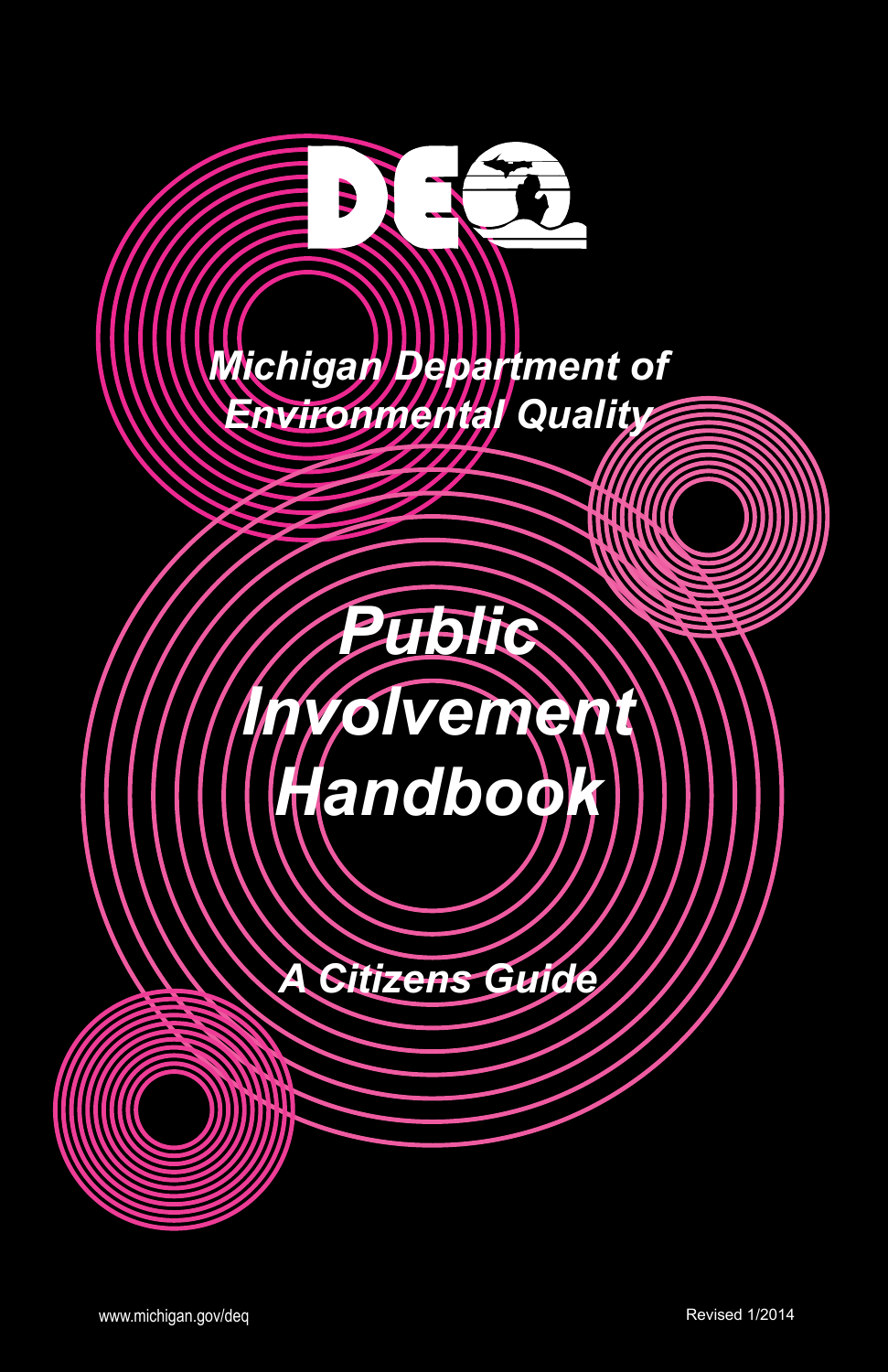# MICHIGAN DEPARTMENT OF ENVIRONMENTAL QUALITY

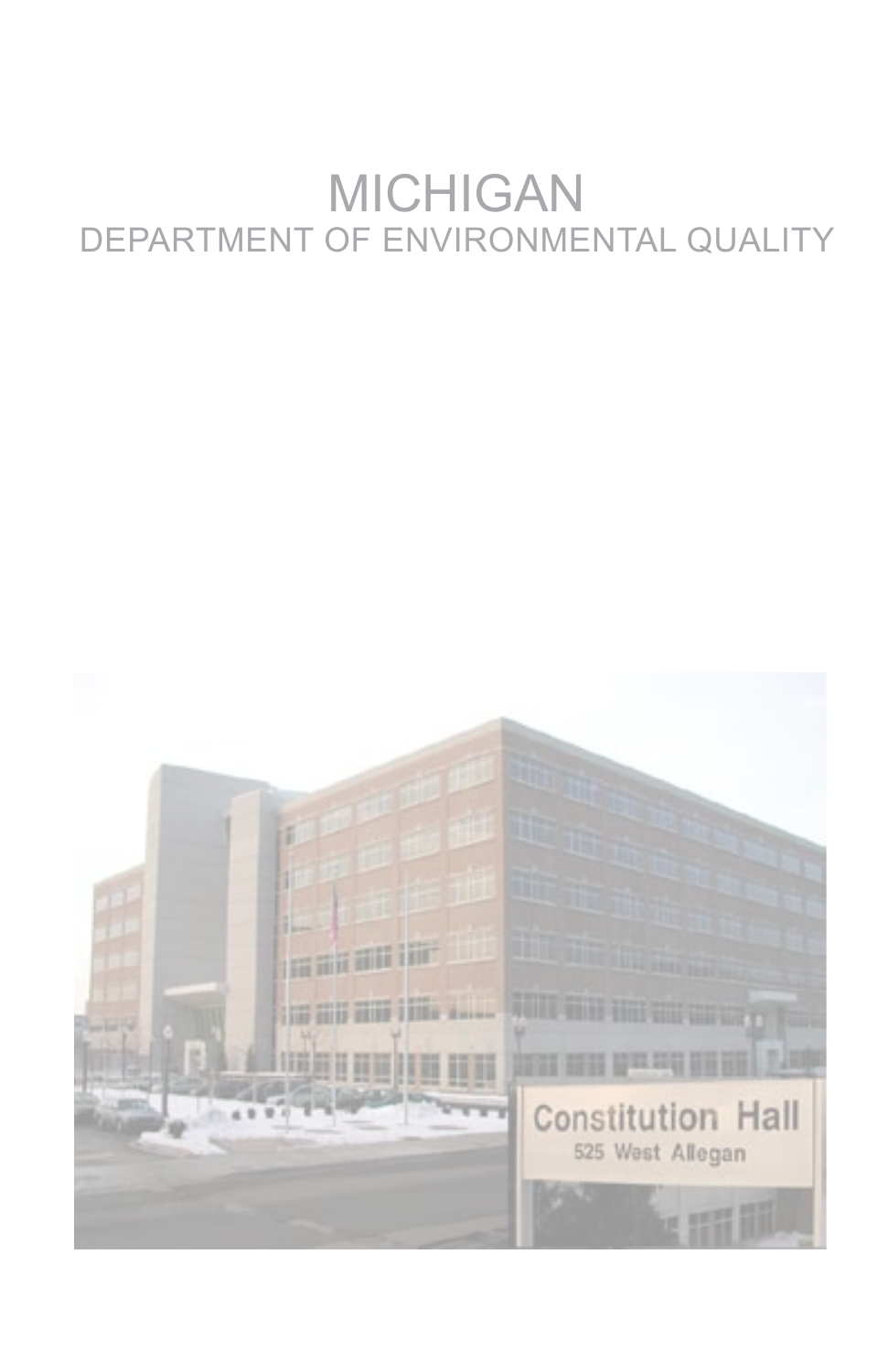Thank you for taking the time to learn about public involvement opportunities within the Department of Environmental Quality (DEQ). Your involvement in decisions made by the DEQ is vital to the effectiveness and success of our environmental protection programs.

Promoting public involvement is a top priority of the DEQ. In addition, one of the DEQ's key values is inclusion, which encourages our agency to reach out to involve all of our citizens in the decisions that affect their lives.

This handbook hopes to encourage your involvement by providing information on three topics. First, we provide a general understanding of the function and workings of state government. Next, we offer ideas on to how to become informed by knowing how and where to obtain resource information of interest. Finally, we suggest ways that you can use this knowledge to become actively involved in environmental programs.

We hope that you will find this handbook helpful and easy to use. Your participation is very important to us and we look forward to working with you to protect and enhance our shared environment for present and future generations.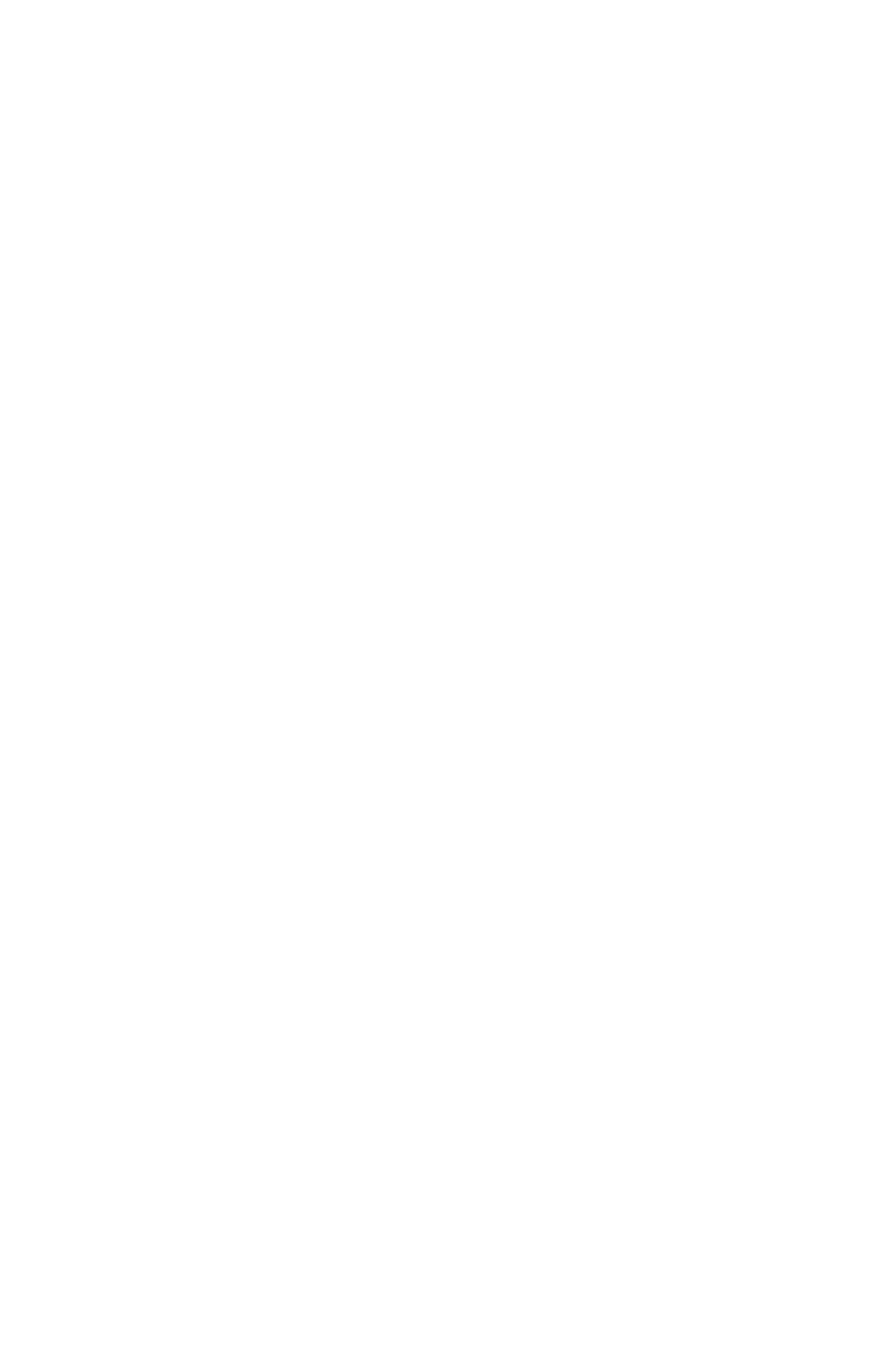# Public Involvement Handbook

# **Table of Contents**

You are One of Our State's Best Resources................................ i

#### **Part 1 The Basics**

| Protecting Michigan's Environment, Ensuring Michigan's Future 1 |  |
|-----------------------------------------------------------------|--|
|                                                                 |  |
|                                                                 |  |
|                                                                 |  |
|                                                                 |  |

#### **Part 2 Being Informed**

| Web                                                    |  |
|--------------------------------------------------------|--|
| Library of Michigan                                    |  |
| <b>DEQ Calendar</b>                                    |  |
| <b>Bulletins</b>                                       |  |
| Contacting the DEQ (Environmental Assistance Center) 8 |  |
|                                                        |  |
|                                                        |  |
| Obtaining Non-Published or File Information (FOIA)11   |  |

#### **Part 3 Being Involved**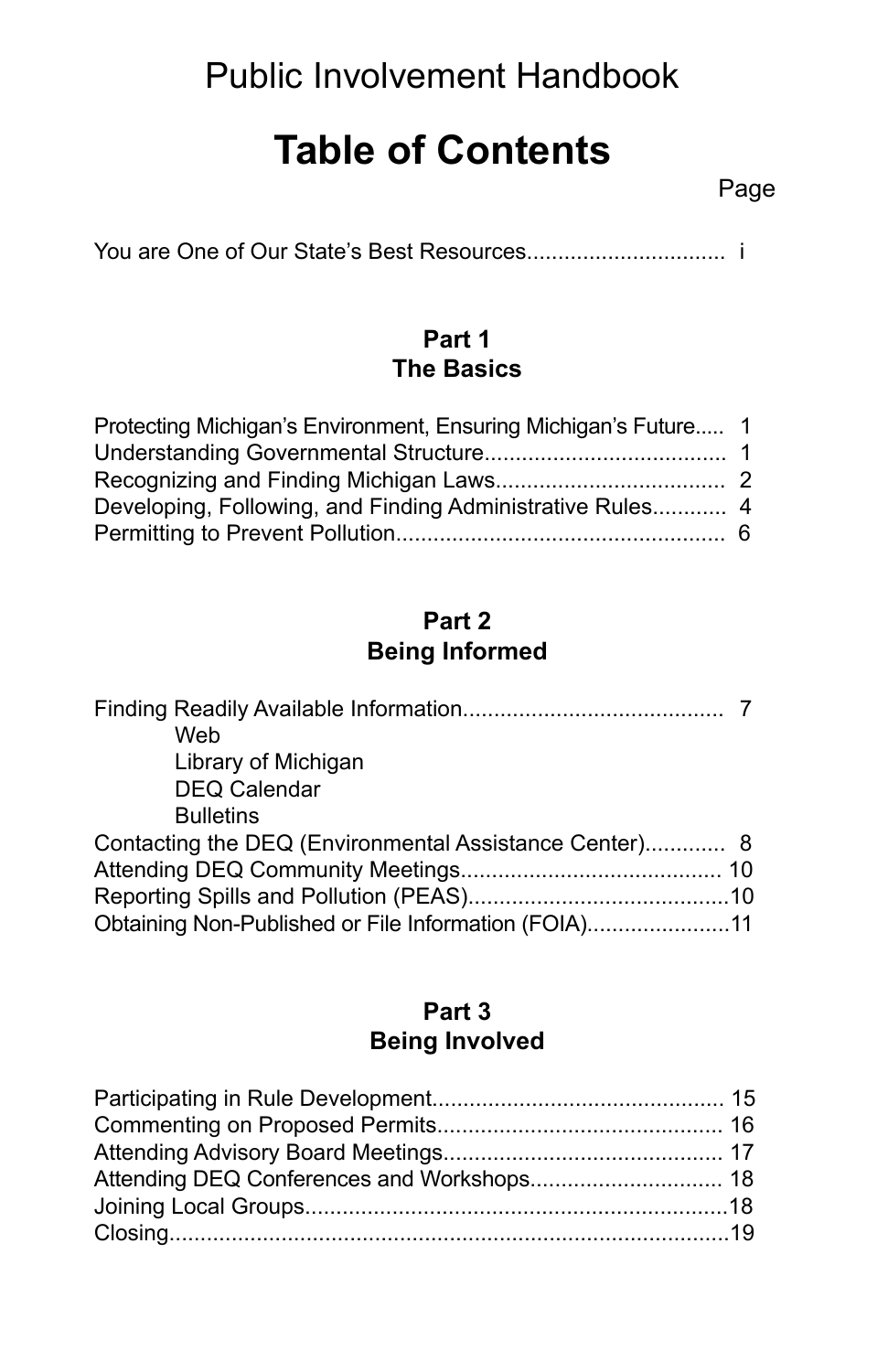# **You are One of Our State's Best Resources**

Public involvement in decision-making and in policy formation is an essential element of environmental programs. The Department of Environmental Quality (DEQ) hopes that by sharing information about our duties, powers, and limitations, and offering information about our public involvement processes, we will more effectively communicate with each other.

While being an informed citizen will help if you are faced with an environmental issue, being informed is key to good government. In fact, sometimes informed citizens are the essential element needed to address environmental challenges.

We acknowledge and thank you, because public involvement. . .

**Enlightens us** about local conditions and provides a historical point of reference for resources in your community.

**Proposes unique solutions** for consideration by staff and decisionmakers.

**Provides funds for the DEQ and important infrastructure projects** protecting public health and the environment.

**Notifies us** and other government agencies about potentially endangering situations through your participation **in monitoring and preservation efforts.** 

Your involvement enhances environmental programs and this handbook will explain the general basis for our department's decision-making so you can most efficiently and effectively share your thoughts and viewpoints. This handbook will also identify the legal limitations of the DEQ when considering public comment. This foundation of understanding will help focus our dialogue on issues within the scope of the DEQ's authority.

As an informed and involved citizen, we hope that you will find yourself interested in, and comfortable with, contacting our Department. For example, you may find yourself wanting more information about DEQ actions based upon a news story that you encounter. If so, then please contact us for more information. Various contact methods are highlighted within this handbook to help foster this communication. Beyond that, if you have recommendations as to how our participation processes or this handbook can be improved, please let us know. Thank you once again for being an informed and involved citizen; we hope that this handbook is useful to you.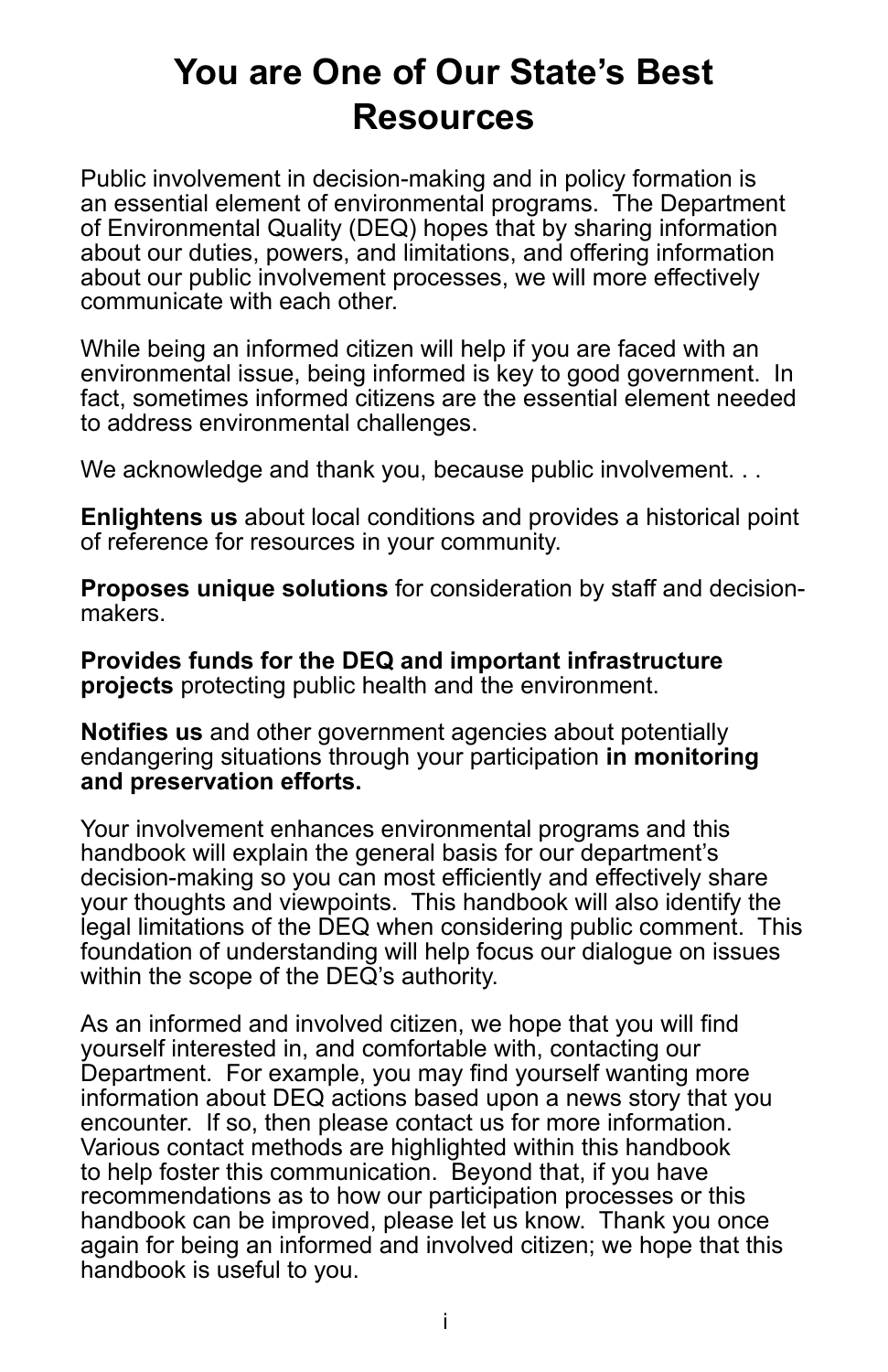# **The Basics**

### **Protecting Michigan's Environment thereby Ensuring Michigan's Future**

The DEQ is Michigan's state agency working on behalf of the people of the Great Lakes state improving the quality of life and ensuring a sustainable future. In service to the public, we administer programs and enforce laws:

- protecting public health
- promoting the appropriate use of the environment
- preventing adverse effects on the environment
- and restoring the quality of the environment

Our Department is committed to act fairly and consistently, with integrity, and within authority granted by law; we strive for excellence in all we do. We recognize that our success relies on our ability to make the best possible use of financial and other resources entrusted to us. Our success also relies on our ability to engage in partnerships with others, especially you, our informed citizens. We seek to communicate with all interests, welcome input, and respect all viewpoints. We are open to criticism and accept responsibility for our actions; your input can help us improve.

## **Understanding Governmental Structure**

To understand the DEQ's function, consider the different functions of government and how they are split into three branches. These branches are the:

- Legislature (our state House and Senate)
- Executive (made up of the Governor and state agencies, sometimes called "departments," including the DEQ)
- Judiciary (our court system)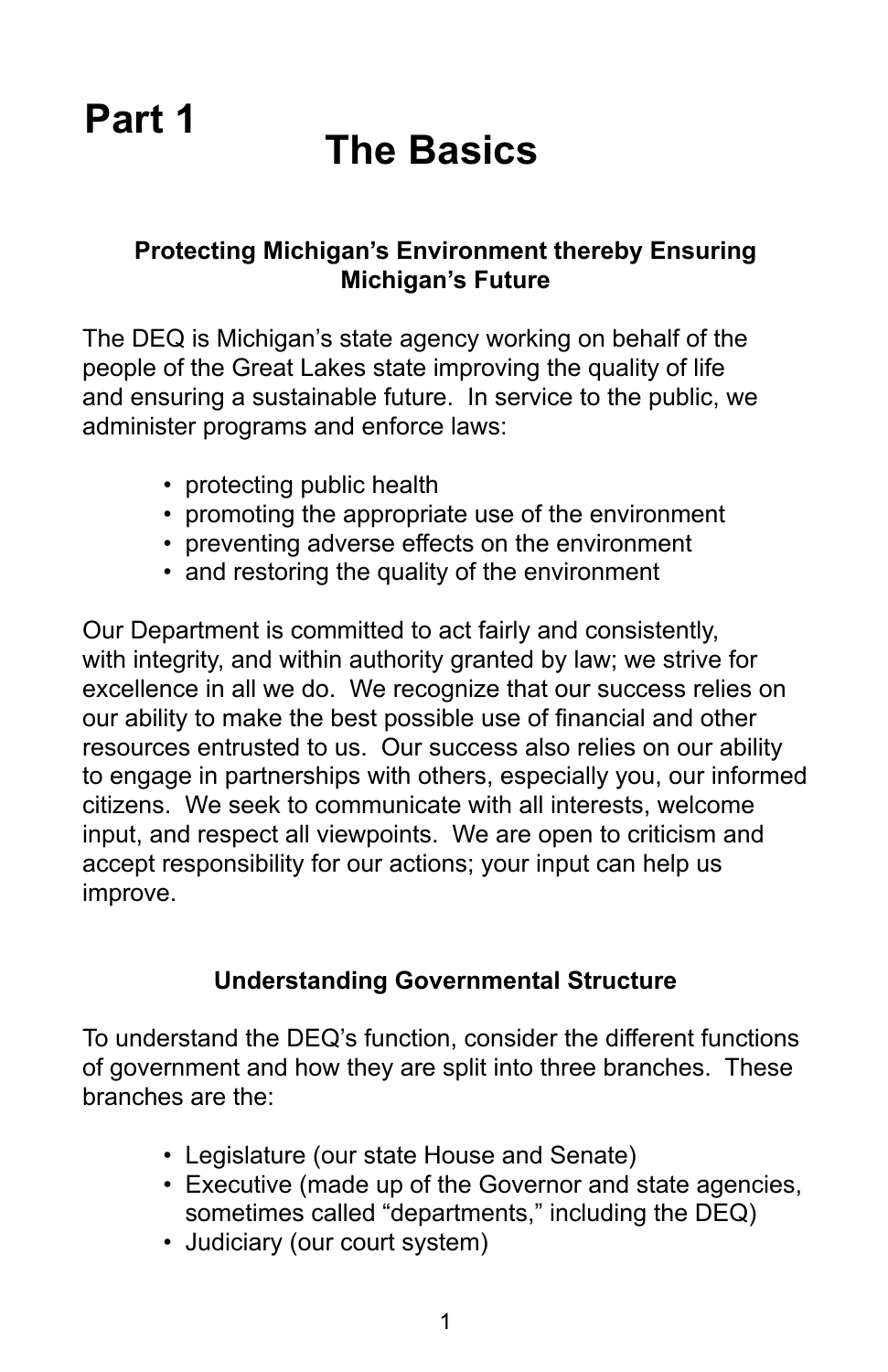In general, the legislature makes law, the executive implements the law, and the courts resolve disputes related to how the law was interpreted and implemented.

Based upon the framework of our Constitution, state agencies are given the powers and duties by the legislature. Laws (also called statutes) are passed by the legislature, signed by the Governor, and then assigned to an executive agency or other unit of government to implement. This is how the DEQ, being a state agency, receives its duties, powers, and limitations.

The laws provide the framework or system of services implemented by the executive branch. These are called programs. For example, programs implemented by the DEQ include the Acid Rain Permit Program, the Great Lakes Bottomlands Permit Program, and the Scrap Tire Collection Site Registration Program.

If you are interested in reading more about the formation of laws and structure of Michigan government, then consider reading A Citizens Guide to State Government. You can obtain a copy from the office of your State Senator, House Representative, or online (**www.legislature.mi.gov/documents/Publications/ CitizensGuide.pdf**). You can also contact the State of Michigan Legislative Service Bureau at 517-373-0170 to obtain a copy or for help identifying your legislative representatives. In addition, the Michigan Constitution of 1963 can be obtained through the legislature or online (**www.legislature.mi.gov/documents/ publications/Constitution.pdf**).

## **Recognizing and Finding Michigan Laws**

Laws are referred to in different ways. The most common way that the DEQ identifies a law is by listing: Title, Public Act Number, and the year in which it was enacted (or signed by the Governor). This is called a "citation." The word "as amended" is added to the end of the citation to refer to the most recent version of the law. For example, the legal basis for most of the DEQ regulatory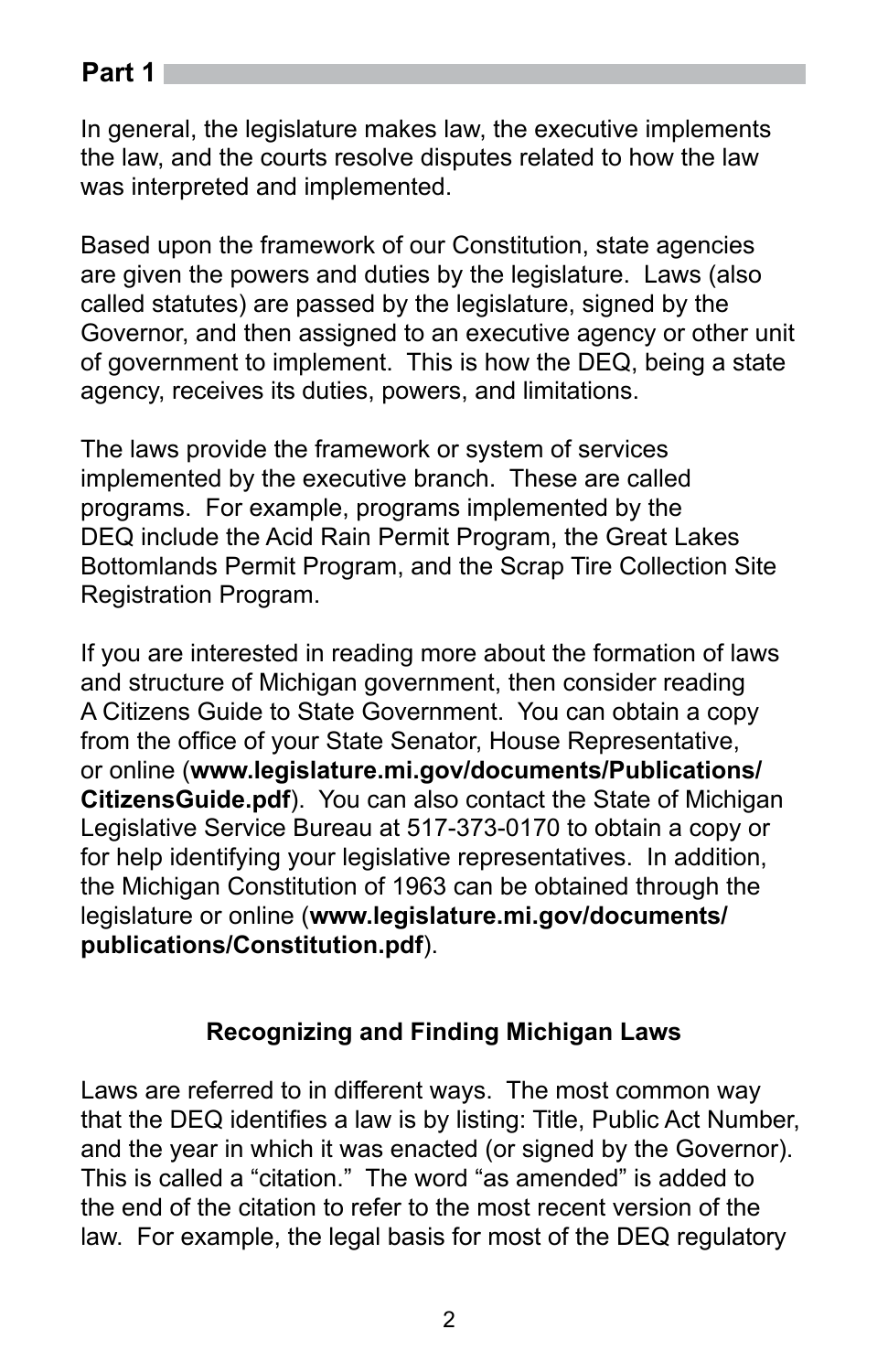programs is contained in the Natural Resources Environmental Protection Act, Public Act 451 of 1994, as amended. The shortened version is simply referred to either by the Act number (e.g. Act 451) or by the acronym of its title (e.g. NREPA). NREPA is very large and is broken down into Parts. For instance, the laws that Michigan uses to implement the Permit Program in the federal Clean Water Act can be found in Part 31, Water Resources Protection of NREPA; and the laws that are the basis for cleaning up sites of environmental contamination are within Part 201, Environmental Remediation of NREPA.

Another common way that the same law can be cited is based upon the official compilation of the laws. The official compilation is called Michigan Compiled Laws (MCL). There is also an annotated version (a version with comments) called the Michigan Compiled Laws Annotated. In formal settings, such as in a court case, another compilation called Michigan Statutes Annotated may be used. If you look up the NREPA on the Michigan legislature homepage at: www.michiganlegislature.org, you will notice numbers next to each section. These numbers refer to the MCL compilation (i.e. MCL 324.101 through MCL 324.90106).

The Michigan Legislature web site, in combination with the DEQ laws and rules page (**www.michigan.gov/deq**, select "key topics" and then "Laws and Rules"), will help you obtain copies of the relevant DEQ laws for each program. There are other resources to assist you:

- For permit programs, the legal basis for the program is identified on our DEQ "Environmental Permits, Licenses, and Certification" web page (**www.michigan. gov/deq**, select "Permits").
- Grant and Loan program authority is compiled in the Grant and Loan Catalog (**www.michigan.gov/deq**, select "key topics" then "Grants and Loans" and finally, "Grant and Loan Catalog").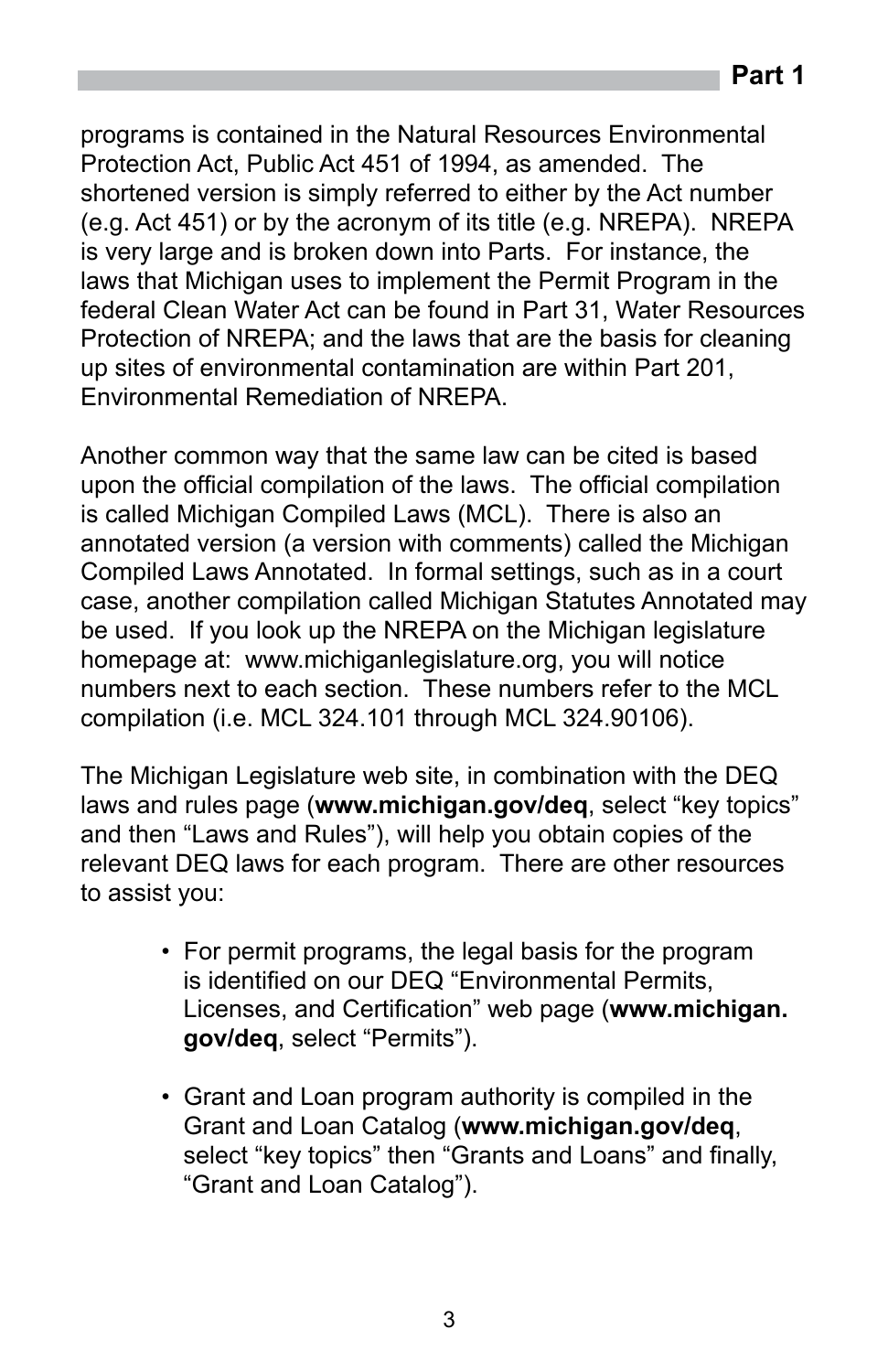- **Part 1**
- Regulatory authority is commonly listed through a hot link on program pages.
- Finally, if you have questions about researching Michigan Laws, you can contact the State of Michigan Law Library at 517-373-0630 or e-mail them at **LMLawLib@michigan.gov.**

## **Developing, Following and Finding Administrative Rules**

In addition to implementing laws, the executive branch develops and implements administrative rules, sometimes called regulations. The authority to develop rules is given by the legislature to the departments and agencies of the executive branch, such as the DEQ. Rules usually identify the procedures used to implement the program, but they can also provide more detail to a law. In programs with special technical and scientific knowledge, such as those put into practice by DEQ, the legislature often provides the executive branch with authority to use its technical expertise to make rules (e.g. establishing scientific criteria protective of public health and the environment).

Since rules have the same force as law, it is important they are developed in a fair manner. To assure that multiple viewpoints are considered when a new rule is made or amended, the DEQ relies on both informal and formal public involvement processes.

The most frequently used mechanism to gain informal input in the rule drafting process is the "stakeholder group." Through this process, stakeholders have the opportunity to establish the framework under which program decisions will be made. Through their involvement in meetings, stakeholders representing diverse interests express their viewpoints with the group. This open communication helps the agency draft rules taking into consideration the various stakeholder concerns along with creative ideas produced during the discussion. For example, consider the stakeholder diversity involved in rule development for implementing the Clean Water Fund Program. These rules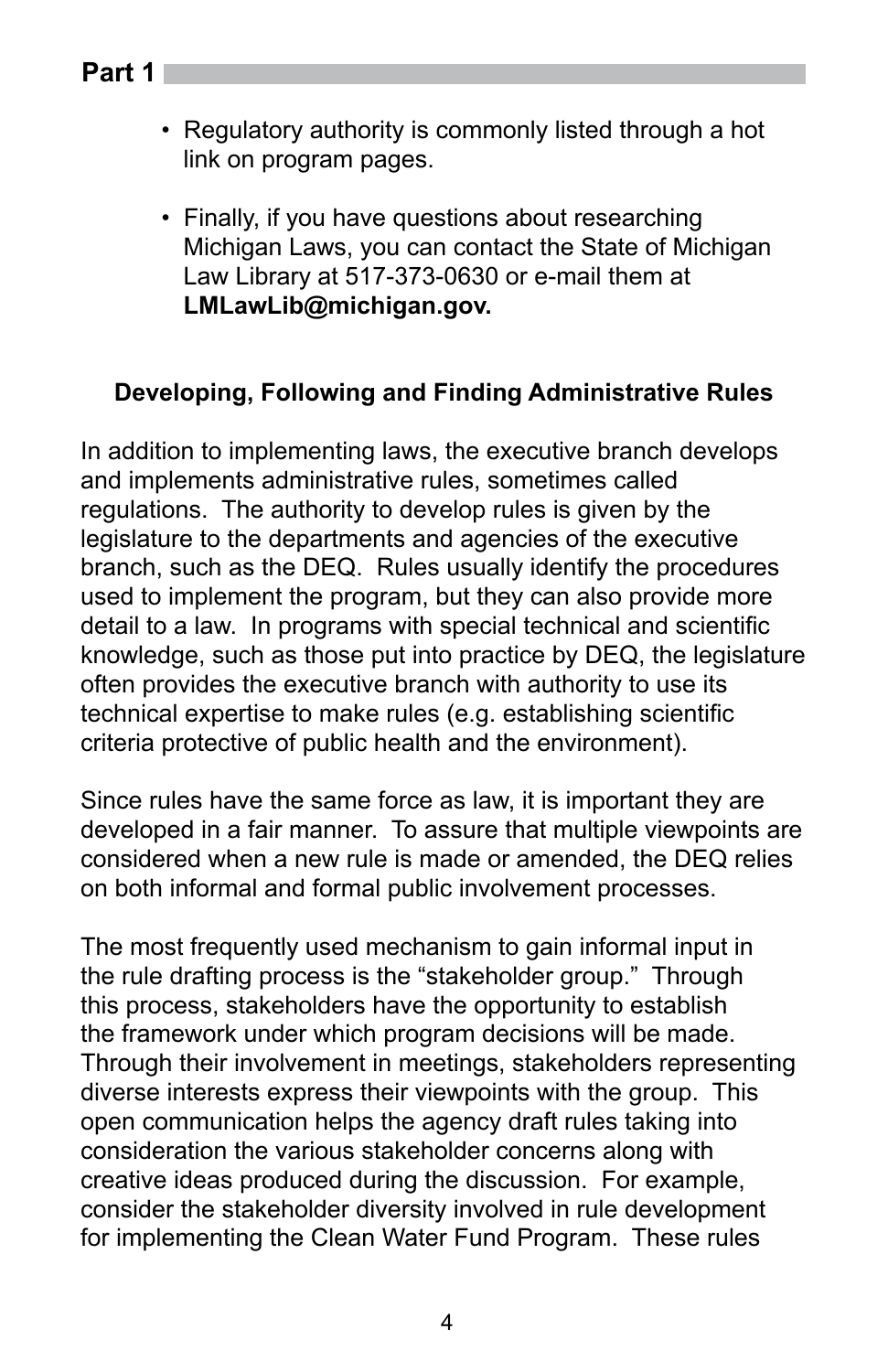provide criteria by which public funds are spent for the surface water quality monitoring plan, and for other identified water pollution controls (e.g. to implement watershed management plans, eliminate illegal connections to sewer systems, and to address failing on-site sewage disposal systems). Within this stakeholder group, there were representatives from 25 different organizations, including associations of local governmental agencies, business interests, non-profit environmental groups, agricultural interests, federal and state agencies, research interests, and watershed groups. In addition, the meetings were open to the public and other interested parties participated, including consulting firms, other non-profit agencies, and governmental entities. Because the DEQ listened to the stakeholder group when the rules were being developed, there were no substantial issues raised by other citizens when the general public was asked to comment on the rules.

The Administrative Procedures Act, Public Act 306 of 1969, was passed by the legislature to govern rule-making by state agencies; the Act has several provisions requiring formal public input. Public input during the rule making process is sought through public notice, hearing and comment provisions. Public notice for rule promulgation is required to be published in three newspapers across the state. In addition, the legislature has the opportunity to directly review proposed rules before they become final on behalf of the public.

The main agency responsible for keeping track of state agency rules is the State Office of Administrative Hearings and Rules (Office). This Office is housed within the Department of Licensing and Regulatory Affairs (DLARA) for budget and management support. However, the Office serves all executive state agencies and its director is appointed by the Governor. The Office acts independently from its host, DLARA.

Rules can be found online. Access can be found through the DEQ laws and rules web page (**www.michigan.gov/deq**, select key topics and then "laws and rules"). In addition, all state agency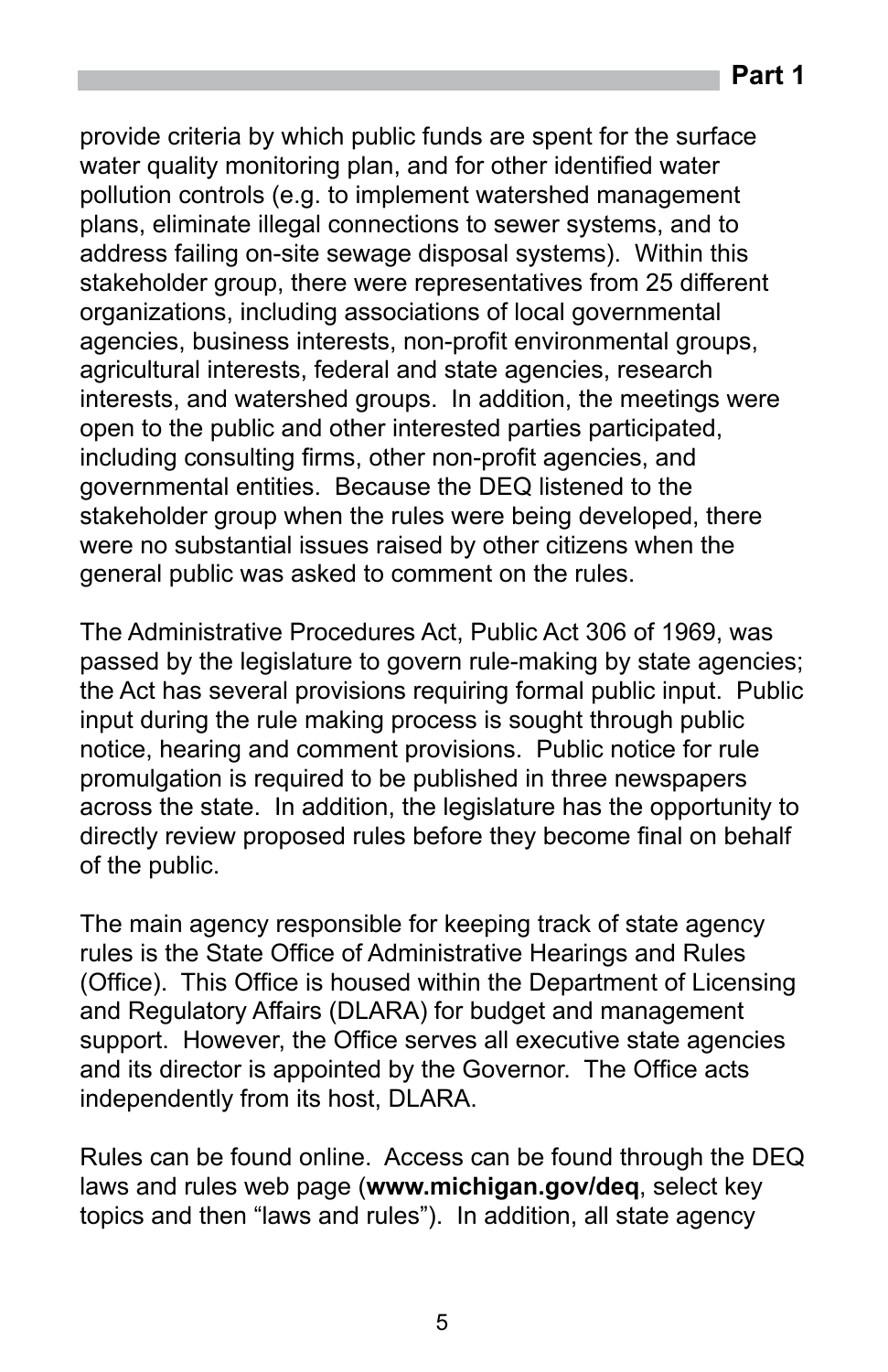rules can be found through the Office's web page **www.michigan. gov/orr**. Within this page, the rules can be found in the document entitled the Michigan Administrative Code, which is organized by both department and number.

#### **Permitting to Prevent Pollution**

The DEQ is a regulatory agency. Its charge of environmental protection is often facilitated through the use of permits, which are issued to prevent adverse effects to the environment. In general, permits can be thought of as a legal contract between the State of Michigan and a regulated entity. For example, consider permitted activities involving treated wastewater and air emissions. In these programs, permits limit pollution and contaminants that can be released into the environment. Other examples of activities that require permits include approving construction plans or requiring an entity to install pollution control equipment. For a complete listing and summary of DEQ permit programs, refer to the DEQ permit program web page located at **www.michigan.gov/ deqpermits.** 

Many of the DEQ permit programs inform the public about pending permit decisions through newspaper legal ads, the DEQ Calendar, bulletins, online permit tracking systems, and mailing lists. Often these public notices provide a time period (usually a 30 day public comment period) for interested persons to send comments to the DEQ on a permit before it is issued or denied. Public meetings and public hearings are sometimes held in association with the public comment period. In a public meeting, the DEQ can discuss a proposed action with the public, including answering questions. In a public hearing, the DEQ receives comment from the public on a proposed action, but does not informally discuss the proposal as in a public meeting. To learn whether a permit program offers these public input opportunities, refer to the public notice, or the permit program web page.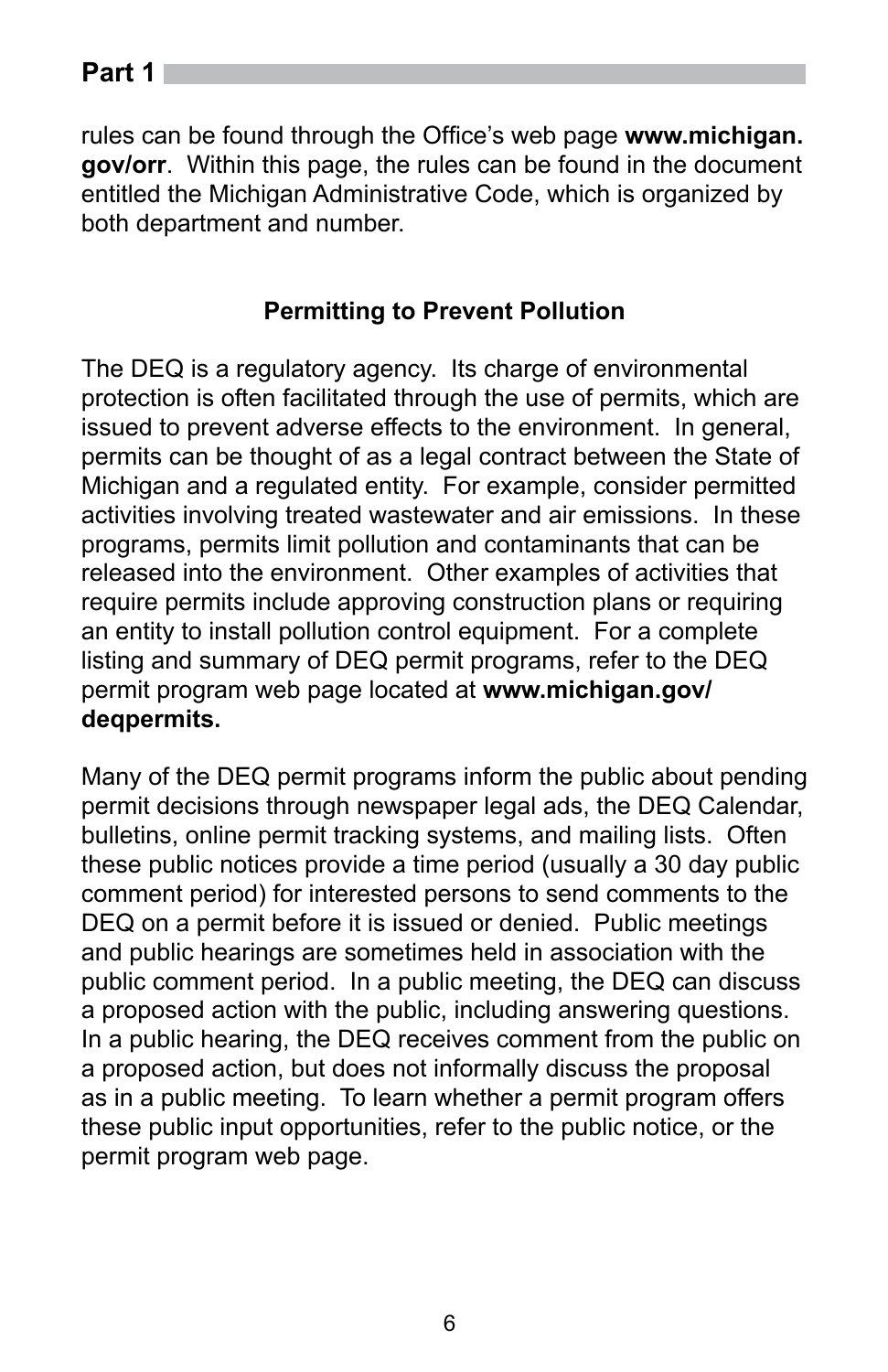# **Being Informed**

If you are interested in learning about environmental programs, reviewing information about pollution, or finding actions you can take as a homeowner to protect the environment, the DEQ has many resources available to you. Information and contact resources include the DEQ internet pages, the State of Michigan Library and its library share program, public notice resources such as the *DEQ Calendar*, and two toll-free hotlines for Michigan residents to make direct contact with the Department.

## **Finding Readily Available Information**

Whether you enjoy computer technology or prefer good oldfashioned hard copy reading, DEQ publications and reports are readily available to you. The State of Michigan, DEQ internet web page has been recognized nationally as a user-friendly resource. The main page address is **www.michigan.gov/deq**. From this page, be sure to check out the "Community Interaction" information, the "Publication" page, and the "DEQ Reports" page, which are all found under "Key Topics." For information on "Citizen Involvement," please select "News and Events" from the DEQ homepage, and then scroll down to the "Citizen Involvement" link. Additionally, if you are driving by one of our district offices, consider stopping in to browse the DEQ publications available in the reception areas.

The Library of Michigan is the official clearinghouse for State of Michigan publications and their card catalog is available online at **www.michigan.gov/libraryofmichigan**. Select "Library Collections" and scroll down to "Research Sources" for the "ANSWER Library Catalog." If you are not online and would like access to the web or card catalog, you can often use a computer at your local library. While at your local library, ask if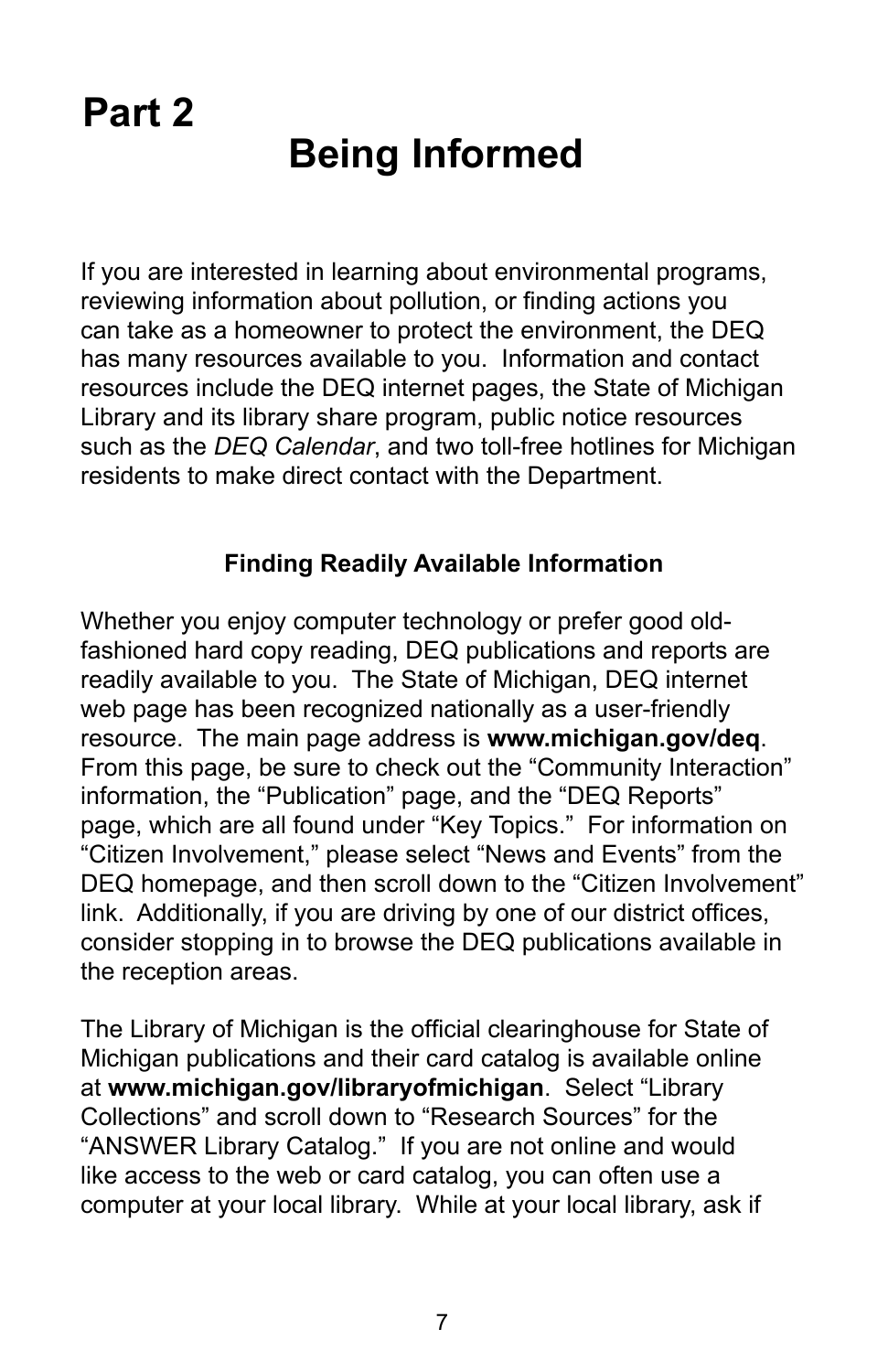they participate in the library share program with the Library of Michigan. This program has over 60 participating libraries, so you'll likely have local access to State of Michigan publications.

One publication essential for keeping track of DEQ activities is the DEQ Calendar. The DEQ Calendar is a bi-weekly publication produced and distributed with timely information on:

- Major permit decisions being considered by the DEQ
- Other significant decisions in the DEQ
- Administrative rules promulgation
- Public hearings and meetings
- Division permit contacts
- Environmental conferences, workshops, and training programs

To find the DEQ Calendar online, go to **www.michigan.gov/ deqcalendar**. You can request to be added to the DEQ Calendar mailing list by calling our Environmental Assistance Center at 1-800-662-9278; or you can subscribe through the web page to receive the electronic versions.

Perhaps the best way to keep track of activities and issues within the various regulatory divisions is through a subscription to the Environmental Assistance Bulletin, the *Loan Arranger Newsletter* (relative to loan programs for municipal water and sewer projects), and the *Environmental Listserver* (latest program information). For online access from the DEQ homepage, select "News and Events" then "Bulletins and Newsletters." For a hard copy, call the Environmental Assistance Center at **1-800-662-9278** to see if you can subscribe, or visit your local library.

# **Contacting the DEQ**

Many people prefer direct interaction or require quick response to their environmental inquiry. Since the DEQ houses over 1,100 employees, it may be difficult to know who you should call. Understanding the structure of the department may help.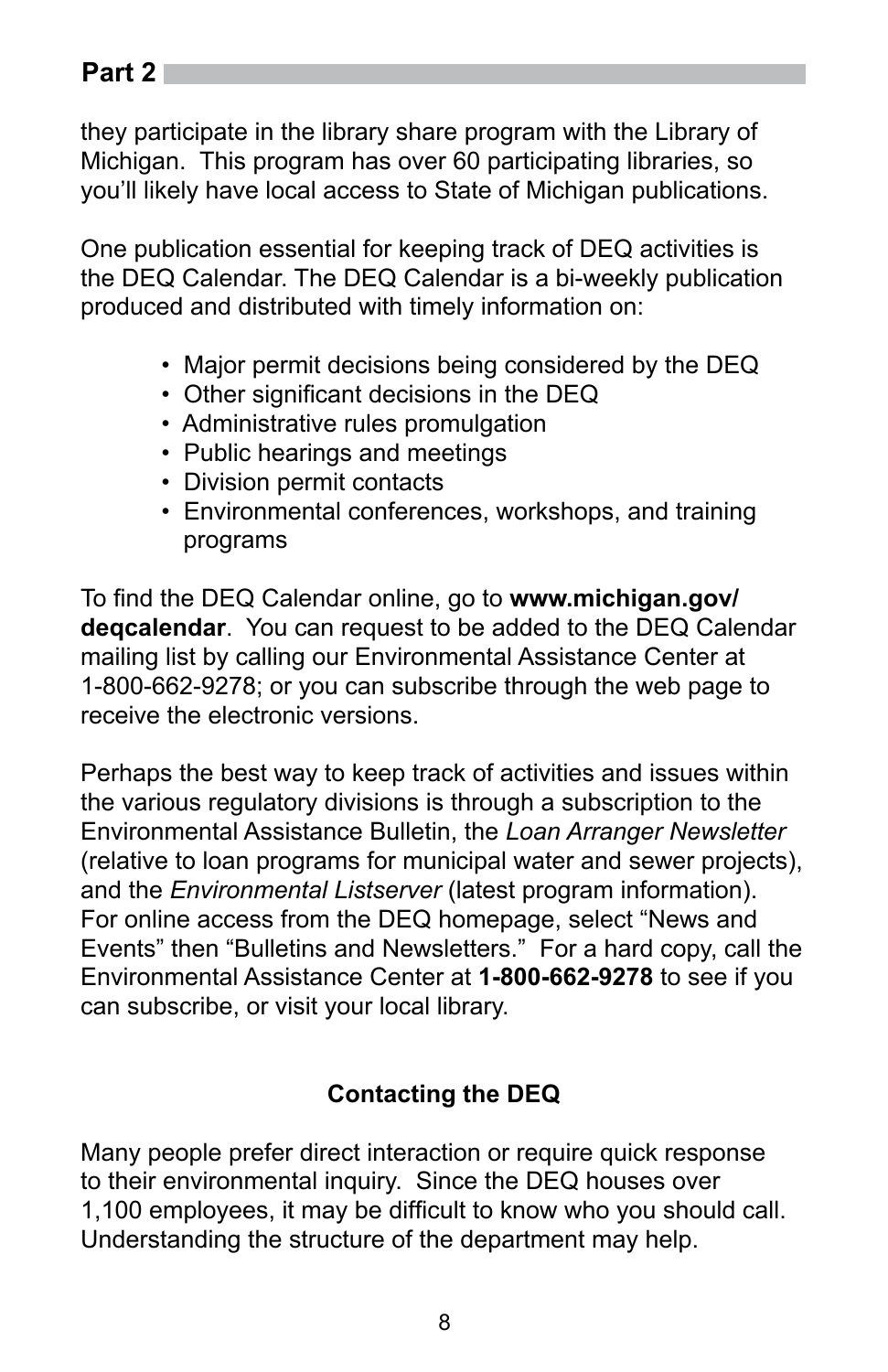The DEQ is organized based upon function; it is made up of units that contain technical staff specializing in a specific program.

**Part 2**

There is a chain of command structure where staff within the DEQ report to a supervisor, with the Director ultimately reporting to the Governor. You can learn more about the chain of command by reviewing the organization charts found within our web site under "About the DEQ" then "Contact DEQ."

The staff specialist involved in the project or program of interest is usually your best contact. They are most knowledgeable of the facts and the supporting regulatory basis for their decisions and they can explain the program elements to you. Sometimes it is best to contact a supervisor. This might be the case if your question is a policy question rather than a technical question, the supervisor has been the main point of contact for the issue, or staff is unavailable during a timeframe to meet your needs (e.g. staff is on leave). If you reach an impasse when working with someone in the DEQ, it is appropriate to ask to speak with that person's supervisor.

Sometimes it is difficult to find the right DEQ contact, so the DEQ has an Environmental Assistance Center to serve as a single point of entry into all DEQ environmental programs. By calling the Center's Environmental Assistance hotline, **1-800-662-9278**, from 8:00 am to 4:30 pm Monday through Friday, you can receive direct one-on-one assistance or referral to technical staff within the DEQ. The Center, in concert with compliance assistance staff, is available to help callers navigate through various environmental regulatory programs. This assistance can include:

- The identification of various regulatory programs that are relevant to your inquiry
- An explanation of how the regulatory programs work together
- Internet or library assistance (identification of relevant resources)
- A direct answer to your question, or
- A referral to the appropriate agency contact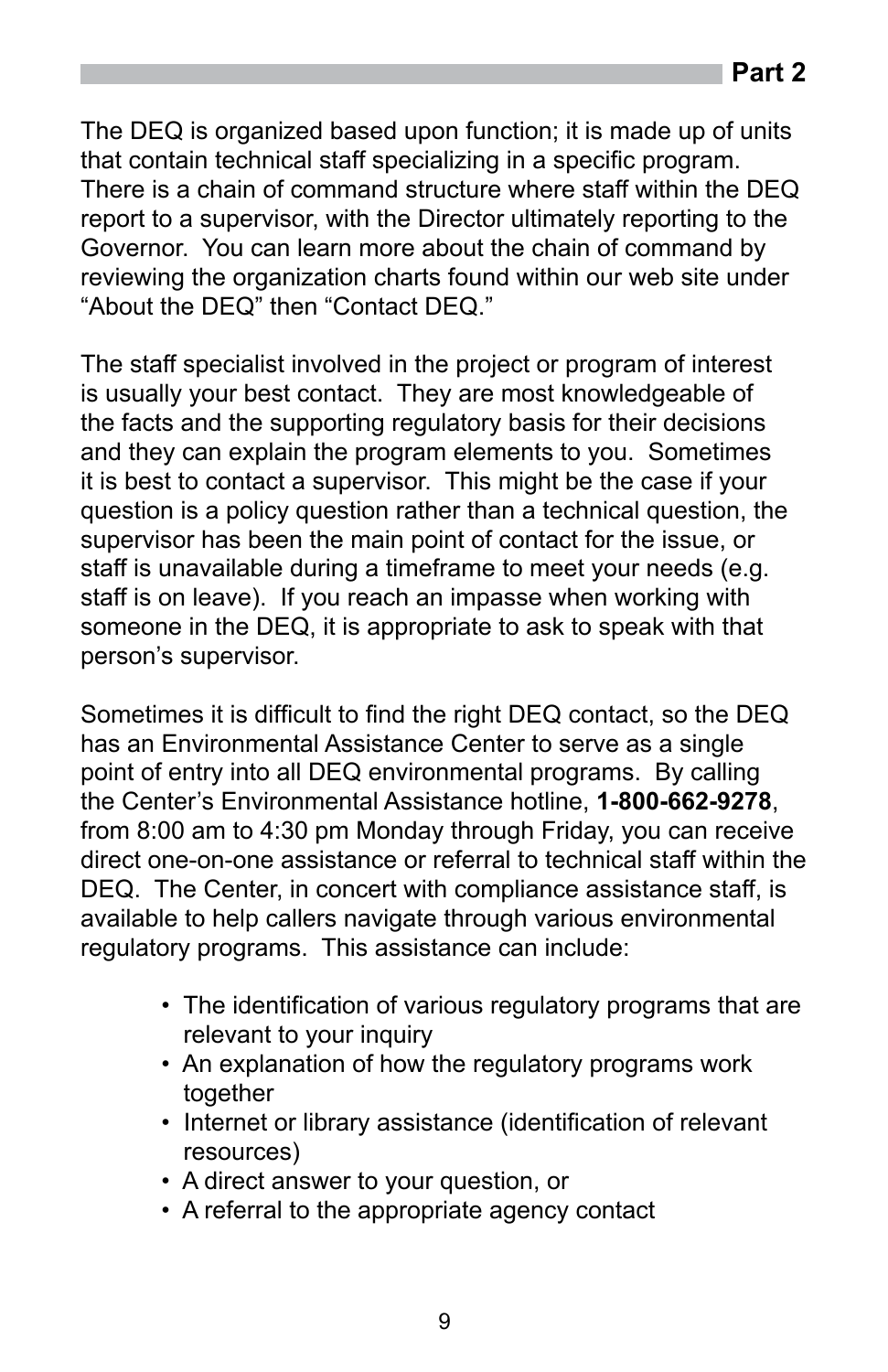When speaking to one of the Center's operators, it is useful to explain your question – avoid regulatory jargon – and simply explain the issue prompting your call and the operator will determine the relevant regulatory program. If the operator has any question about where to direct your call, they will direct you to specially trained staff for further help.

In addition, when leaving a voice-mail message, please speak slowly and clearly, leave your name, and include your area code with your telephone number.

# **Attending DEQ Community Meetings**

Another option for information exchange with the DEQ is through DEQ community meetings. The DEQ Director and other DEQ staff periodically hold open meetings in various communities throughout the state. These meetings provide an excellent opportunity to convene with DEQ staff on any environmental issue and also hear about the environmental issues that interest your neighbors.

## **Reporting Spills and Pollution**

When you need to call the DEQ because of an environmental emergency, use the Pollution Emergency Alerting System (PEAS) hotline. The 24-hour toll-free number is **1-800-292-4706**. When you leave an incident report with the hotline operators, it will be directed to the DEQ district offices, where environmental pollution emergencies are addressed. In general, DEQ staff provides technical advice to first responders (such as the hazmat teams, cleanup contractors, and fire fighters) in the event of environmental emergencies. In addition, DEQ incident responders look into environmental complaints, investigate environmental crimes, and work with responsible parties and land owners to restore original conditions or beneficial uses of affected properties.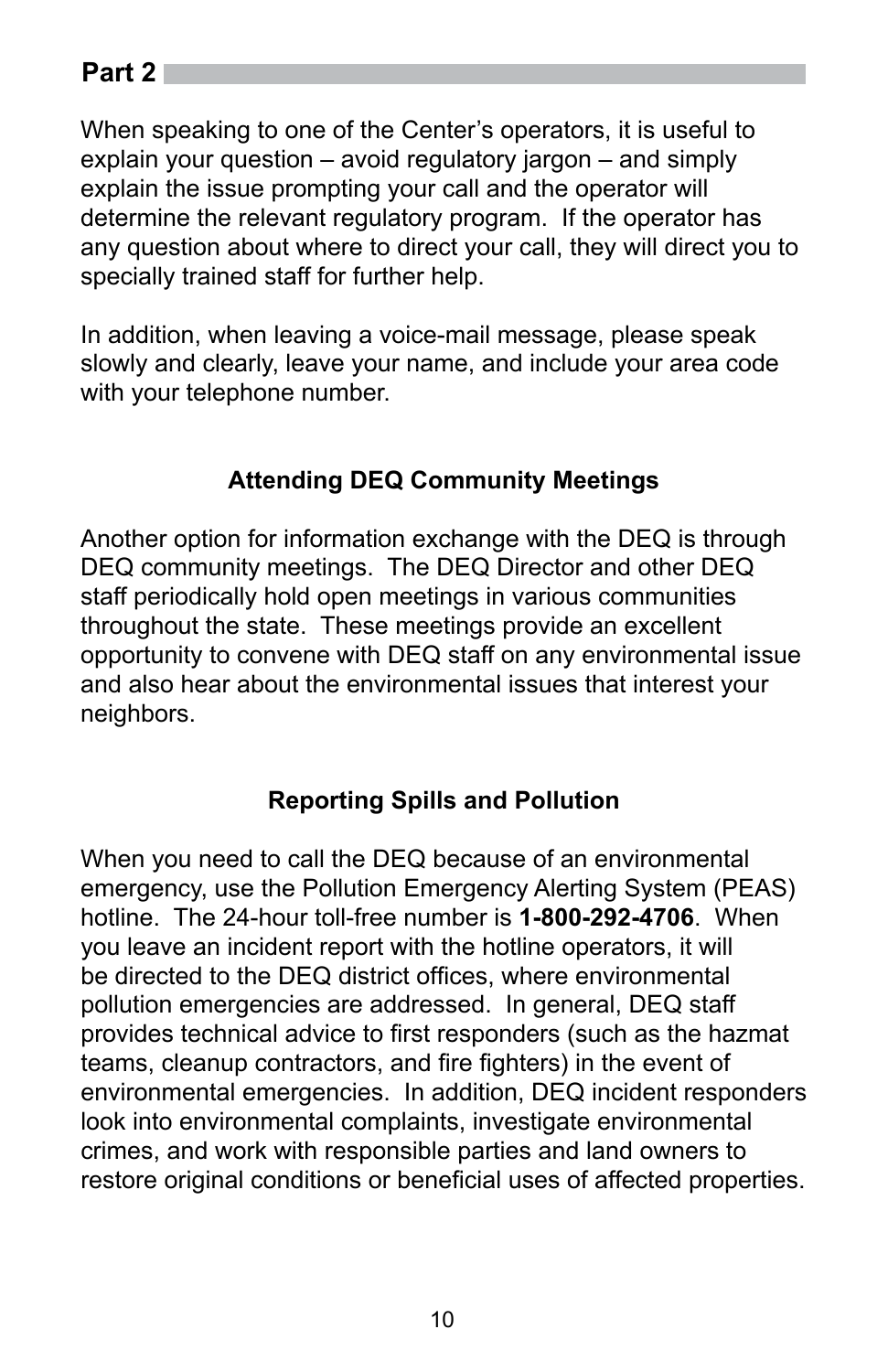The DEQ receives many complaints and calls for environmental emergencies. In 2012, approximately 2,000 emergency calls were received through the PEAS and the Environmental Assistance Center hotline. This does not include complaints made directly to district offices. Due to call volume, incident responders must prioritize the calls. Priority is given to incidents that are larger in scope and pose more significant risks, and where the incident is not yet controlled, such as with the release of chemicals to surface water, or to sensitive or otherwise threatened ecosystems.

For a map of the DEQ district offices go to the DEQ homepage, select "About the DEQ," then "Contact DEQ."

The PEAS hotline is useful for citizens to report ongoing environmental harm or incidents. Recognize that you are often the first to recognize environmental threats, and so we need to hear from you to mitigate harm to the environment. About one-third of PEAS calls come from concerned citizens, with the remainder coming largely from industry and first responders. There are other ways for citizens to help maintain a healthy environment, for instance through sharing environmental education materials and information with friends and neighbors, participating in local cleanup programs, minimizing the use of chemicals and other raw materials that might end up in the environment or contribute to overfilling landfills.

#### **Obtaining Non-Published Information**

Sometimes the information you are seeking is not in a published document, but instead is in information within DEQ files. Sometimes, staff may refer to a technical document when discussing an issue with you. If you are interested in obtaining a copy of a technical document, then ask staff how to best obtain a copy. Fortunately, some of our file documents are available through online permit tracking systems. To view the online permit tracking systems, please visit the DEQ FOIA web site at **www.michigan.gov/deq** and go to the quick link column on the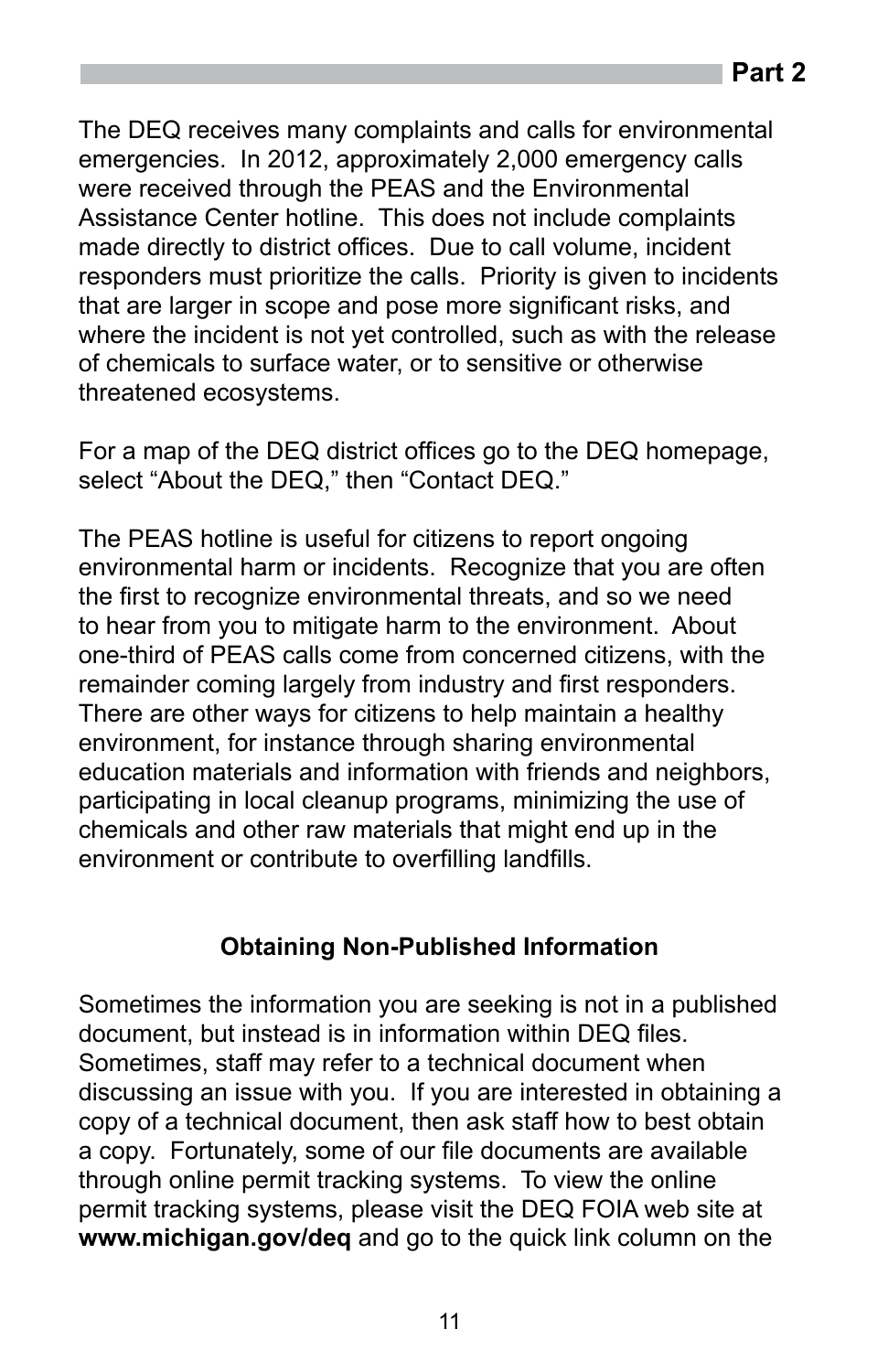right for DEQ FOIA Information. If staff ask you to file a request under the Michigan Freedom of Information Act (FOIA), Public Act 442 of 1976, then ask how the document is identified (title of the document and file location). While simple requests can be handled directly, extensive file searches and requests for many documents require a written request under FOIA. FOIA sets requirements for the disclosure of public records by public agencies in the state. In general, most records are covered by FOIA, but there are some exceptions. For example, confidential communications between the DEQ and the Department of Attorney General for the purpose of obtaining legal assistance are exempt from being disclosed to the public. Another example of a document not subject to FOIA is a document reflecting a communication that is preliminary to a final policy decision. In addition to these exemptions, the request must be for an existing document. Staff can not create a new document for you.

Under FOIA, the DEQ may:

- Charge a fee for the necessary copying of public documents. The fee must be limited to actual duplication, mailing and labor costs. The first \$20 of a fee must be waived for a person who is receiving public assistance or presents facts showing inability to pay because of indigence.
- Charge for search, examination, and review for the separation of exempt information in those instances where failure to charge a fee would result in unreasonably high costs to the DEQ.

If you want the DEQ to provide an estimate of the cost of fulfilling your request before actually searching for and copying documentation, then this should be indicated in the request.

To request information from the DEQ under the FOIA, go to **www.michigan.gov/deqfoia** for instructions.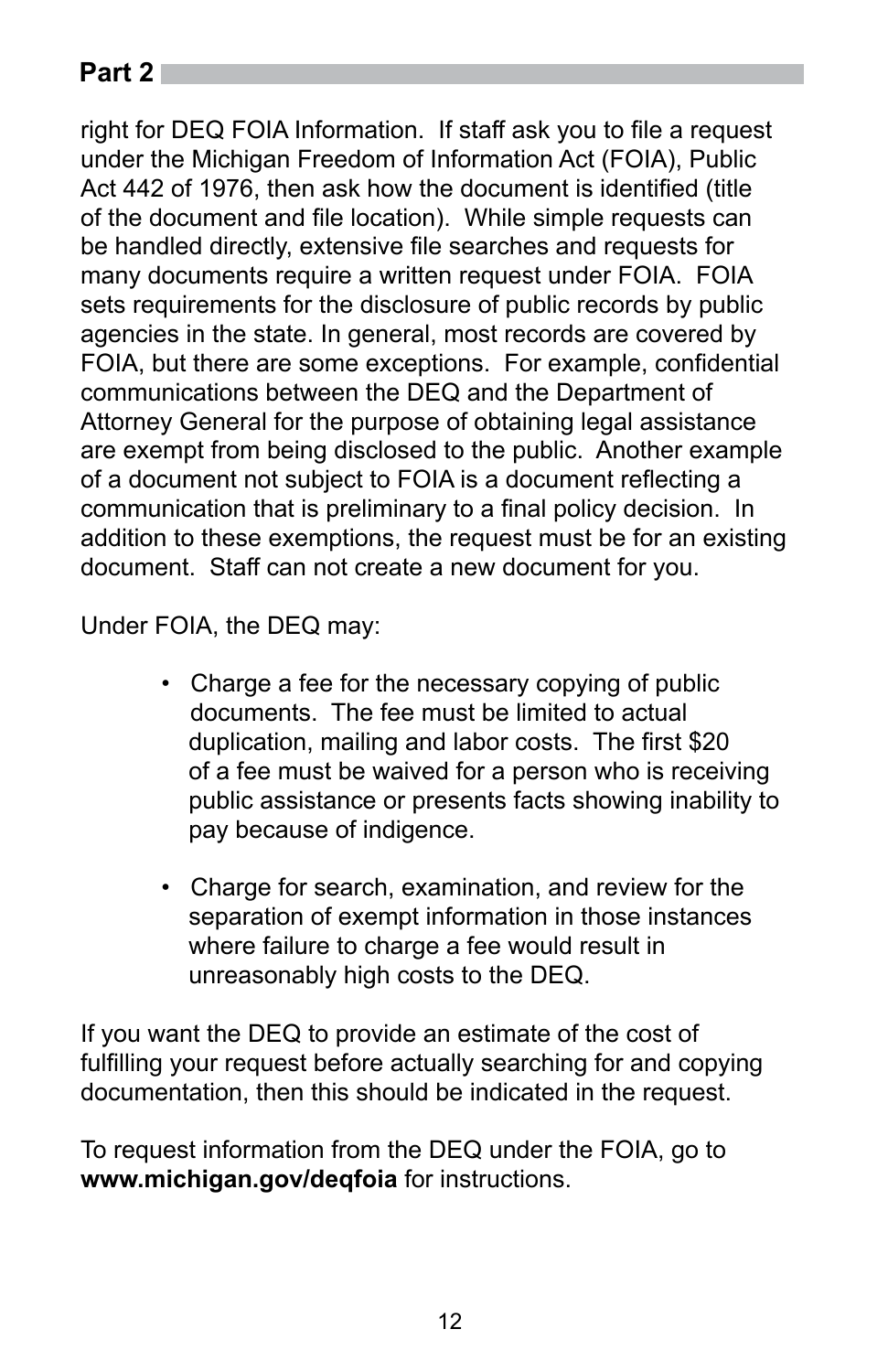Please provide as much detail as possible about the information you are seeking, including the street address, city and county of a facility or property. Include your name, mailing address, fax number, e-mail address, and daytime telephone number.

After receiving a request for a public record, a public body has five (5) business days to respond. The public body may also extend the time by 10 business days by notifying the requestor in writing thereby making the due date 15 business days from the date of receipt of the request.

Effective December 2, 2012, the Aboveground and Underground Storage Tank (AST/UST) regulatory programs were transferred from the DEQ to DLARA. The Leaking Underground Storage Tank Program remains in the DEQ.

All FOIA requests related to the AST/UST regulatory programs should be submitted directly to DLARA at the address below:

AST/UST FOIA Coordinator Michigan Department of Licensing and Regulatory Affairs Bureau of Fire Services P.O. Box 30700 Lansing, Michigan 48909 Fax: 517-335-2245

\*\*Effective March 1, 2013, the DEQ will issue a "Records Don't Exist" letter for AST and UST FOIA requests. The requester must forward these requests to DLARA.\*\*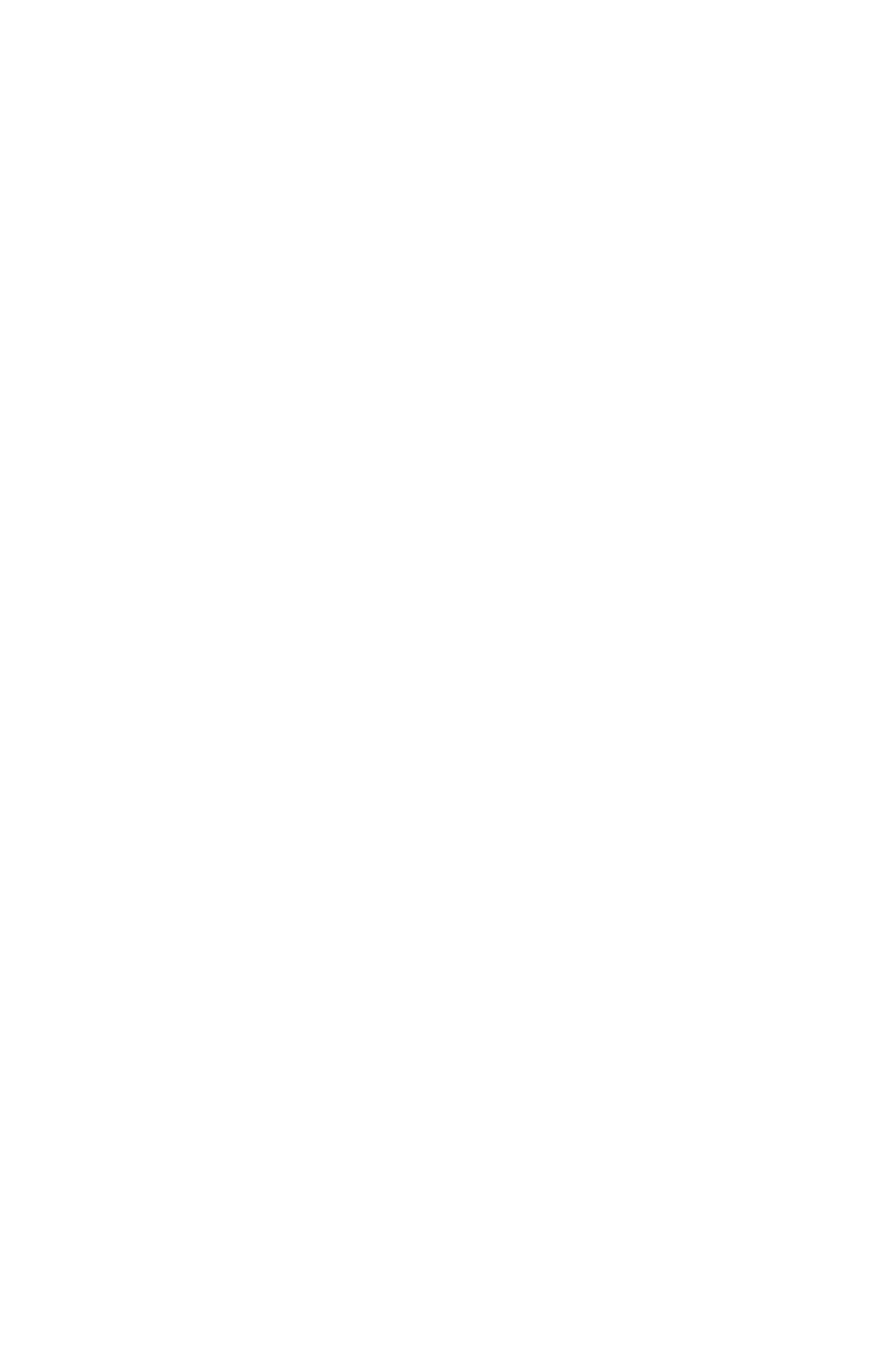# **Being Involved**

Much of the information has focused on the function of the DEQ as a state agency, and on the exchange of information. But there are other opportunities for more extensive and direct involvement related to DEQ programs and activities. These include attending a DEQ workshop or advisory board meeting and joining a community group to coordinate an environmental improvement. Even a voluntary monitoring project may be of interest.

#### **Participating in Rule Development**

If you are interested in providing input to help establish the framework for DEQ decision-making then you may want to participate in the rule-making process. Public involvement opportunities are either informal, through participation with the stakeholder group, or formal, by providing comments through the public hearing and comment period. For informal participation, consider attending a stakeholder group meeting or asking to become a member of the group.

The best way to learn about proposed rule changes is either through the DEQ Calendar, which publishes the hearings and comment period, or through your local newspaper legal ad section. The public notice will identify when your comments are due and where to send them. Consider subscribing to the Department Calendar, by calling the Environmental Assistance hotline 1-800-662-9278, to keep current on these formal rulemaking activities. After the public comment period is over, the agency will categorize and summarize comments into a public hearing report. This report will also contain the agency's response to the comments.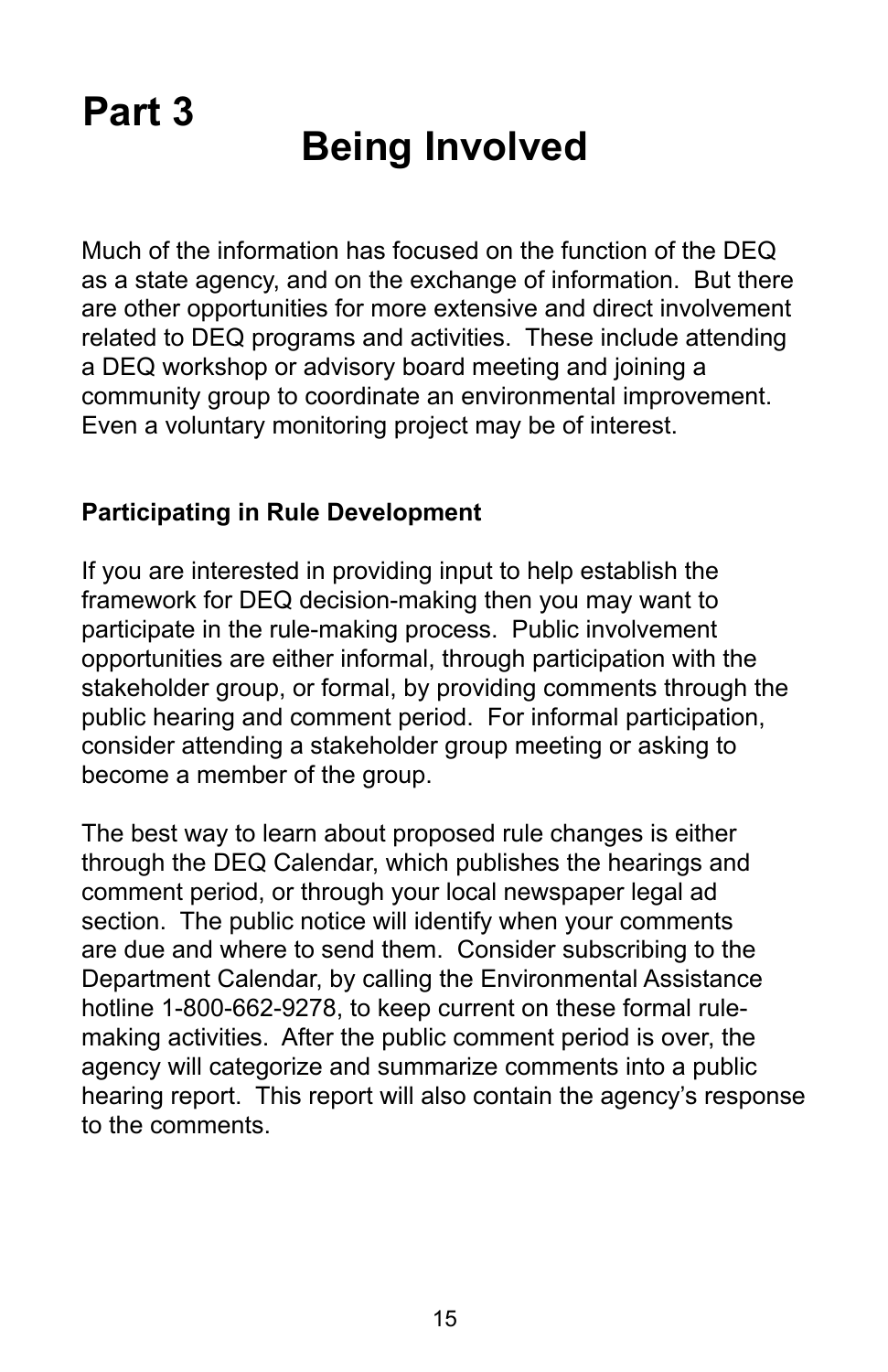#### **Commenting on Proposed Permits**

If you are interested in providing comments to the DEQ about a certain permit, (either at a public meeting or pursuant to a public notice and comment period), then consider doing the following:

- Read the public notice materials, the proposed permit, and, if possible, the program web page to learn more about the permit program (**www.michigan.gov/deq**, select "Permits"). That way, you can learn about the public involvement opportunities associated with the permit program. It will also be easier to understand what the program is intended to do, and what decisions are made by the DEQ related to that permit program.
- Assure comment submittal during the public comment period. If sending by mail, most permit programs accept public comments post-marked on the final day of the formal public comment period.
- Stick to the facts and the regulatory legal basis (laws and rules) for your comment. Express your comments briefly, and factually. Comments should explain how the proposed activity conforms to or violates the program-specific rules or law, which form the basis for the proposed permit action. The DEQ only has authority to approve or deny actions based upon the laws set by the legislature and the relevant programmatic rules. The fact that a community or individual simply does not want a proposed facility in their community is generally not a factor that can be considered by the DEQ in reaching a decision on a proposed permit. Local governmental officials may have authority to consider local preferences when making zoning decisions.
- Direct your comment to the decision-maker as defined in the public notice.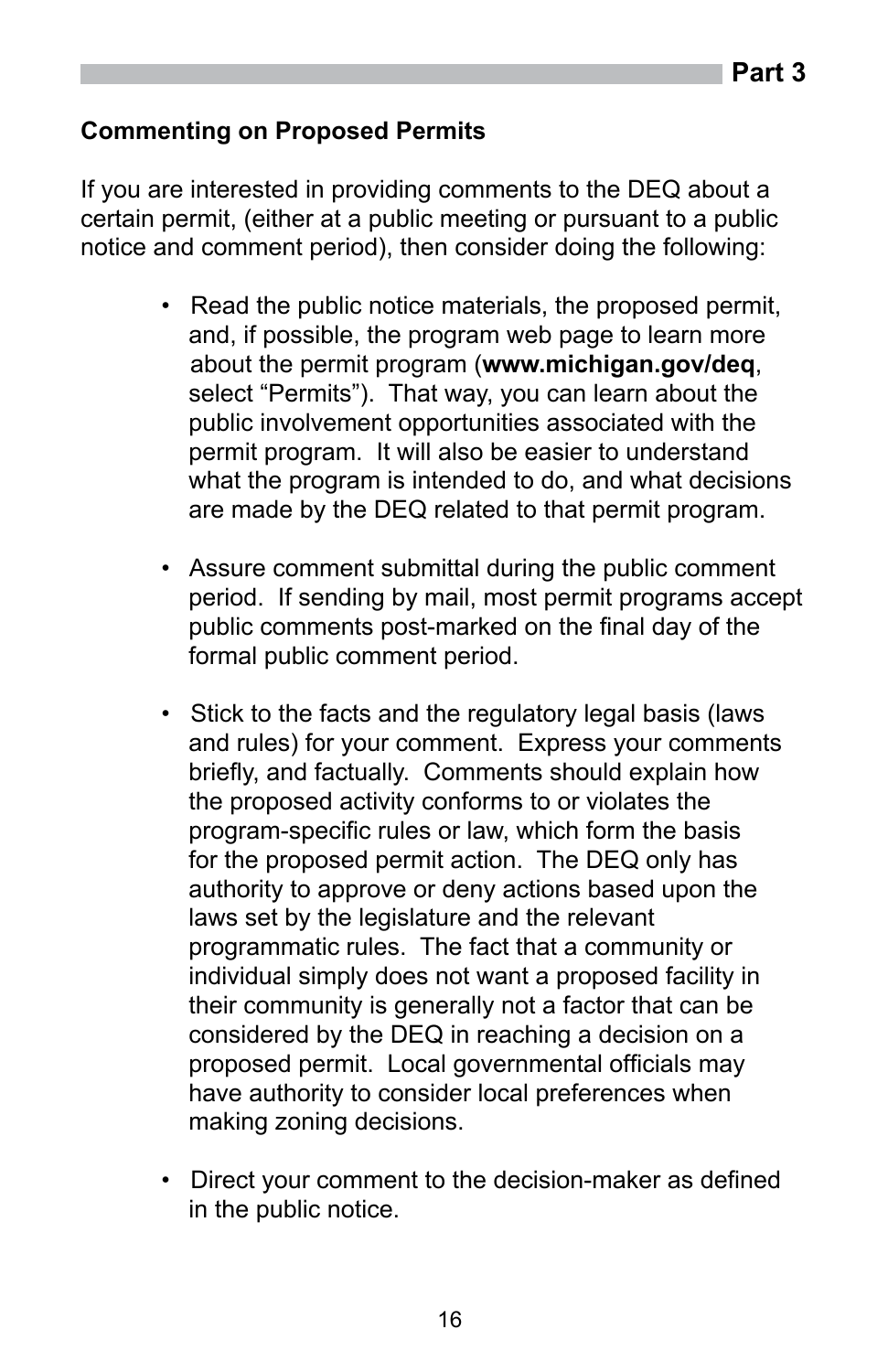- Provide your contact information, including your name, address, and telephone number including area code.
- Write to express instead of trying to impress. Use your own terminology instead of using jargon, which will help avoid multiple meanings to your statements.
- Submit your comments in writing to create a public record for the file, even if you also provided the comments verbally at a public hearing.

| <b>Permitted Activities</b>                                                                    | <b>Permit Name</b>                                                                                         | <b>Michigan Law</b>                                        |
|------------------------------------------------------------------------------------------------|------------------------------------------------------------------------------------------------------------|------------------------------------------------------------|
| Discharge of wastewater<br>into waters of the state                                            | <b>National Pollutant</b><br>Discharge Elimination<br>System and State<br>Groundwater Discharge<br>Permits | Part 31, Water<br><b>Resources Protection</b><br>of NREPA  |
| Construction or modification<br>of equipment that emits air<br>pollution                       | Permit to Install                                                                                          | Part 55, Air Resources<br>Protection of NREPA              |
| Construction or alteration of<br>hazardous waste facilities<br>(landfills, incinerators, etc.) | Hazardous Waste<br>Treatment, Storage<br>or Disposal Facility<br><b>Construction Permits</b>               | Part 111, Hazardous<br>Waste Management of<br><b>NRFPA</b> |
| Construction of solid waste<br>disposal areas (landfills)                                      | Solid Waste Disposal<br>Area Construction<br>Permit                                                        | Part 115, Solid Waste<br>Management of NREPA               |
| Construction activities at<br>or below the land/water<br>interface                             | Inland Lakes and<br><b>Streams Permit</b>                                                                  | Part 301, Inland Lakes<br>and Streams of NREPA             |
| Construction work in, across Wetland Protection<br>or under Wetlands                           | Permit                                                                                                     | Part 303, Wetlands<br>Protection of NREPA                  |

*Examples of Permit Activities and Programs Administered by DEQ*

## **Attending Advisory Board Meetings**

Many DEQ programs receive advice from advisory boards. Most advisory board meetings are open to the public and meeting notices can be found on the associated advisory board web page. If you are interested in DEQ boards and meetings information, then review the "Boards and Advisory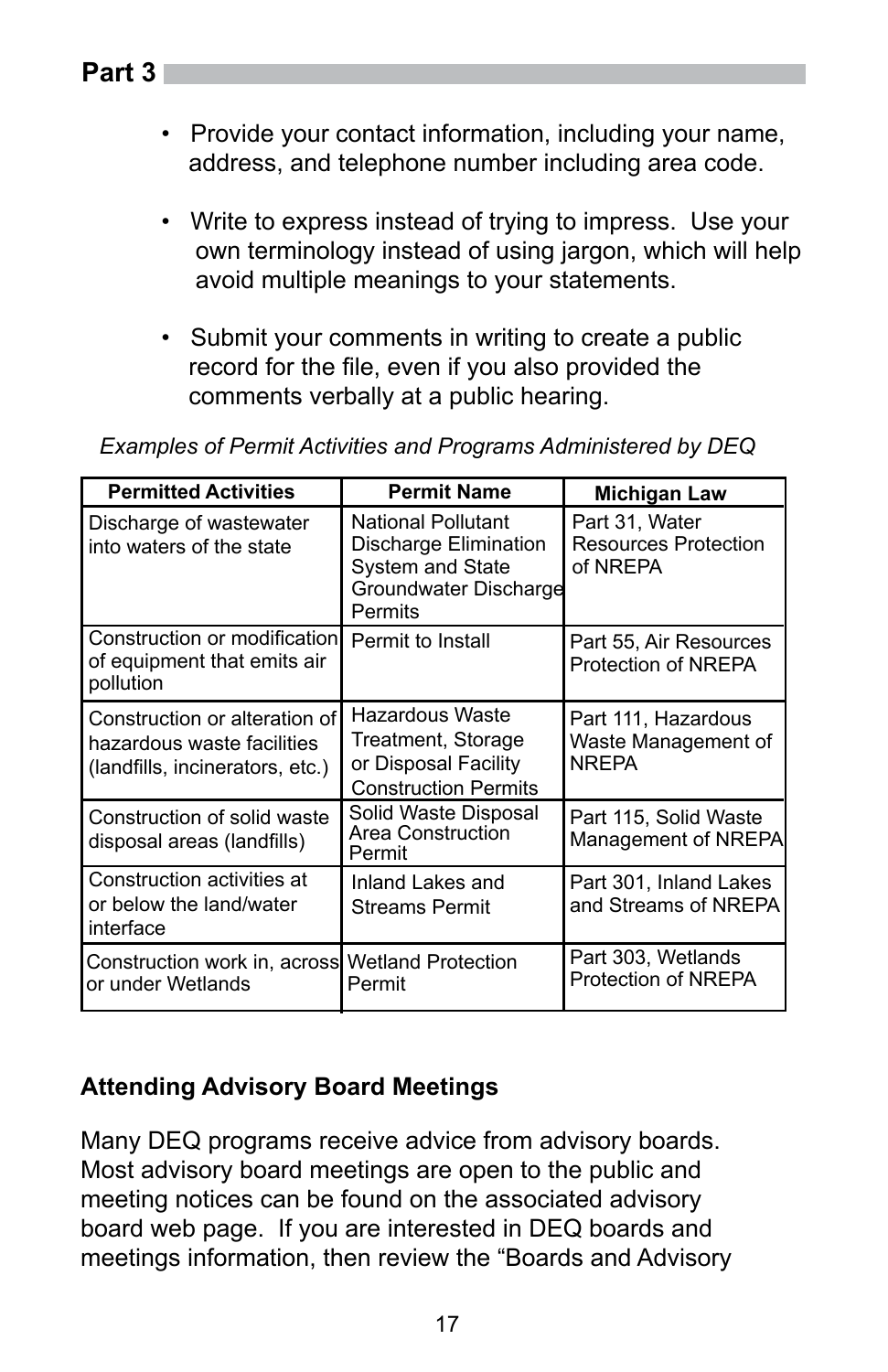Groups" found on our web page **www.michigan.gov/deq**. On the right-side you will find a quick link under "Contact Information." Participation on advisory boards is often time consuming so representatives are generally from organized groups. However, if you are interested in participating on a particular advisory board, then contact the staff responsible for the program to see if an opportunity exists.

# **Attending DEQ Conferences and Workshops**

To learn about participating in DEQ programs, consider attending a DEQ sponsored conference or workshop. At these events, we provide information on environmental requirements, pollution prevention practices, and other topics related to the protection of Michigan's natural resources. You can learn more about these workshops online from our homepage select "News and Events" then "Training and Workshops."

## **Joining Local Groups**

Perhaps the best way to directly implement an environmental protection activity is through participation in a local community organization, such as a watershed group. Community and citizens' groups can multiply the impact of individual effort. Such groups provide a focal point where citizens can participate in decision-making processes. The State of Michigan, DEQ has many programs designed to promote the formation of these groups and to assist their efforts. You can learn whether a watershed group is active in your area through the United States Environmental Protection Agency Surf Your Watershed web site. This site (www.epa.gov/surf/) provides the ability to find your watershed along with a list of citizen groups working in your area. In addition, feel free to contact the DEQ Environmental Assistance Center. We can identify watershed groups that implement watershed studies and improvements through our grant and loan programs. We can help you find active volunteer monitoring groups in your area associated with Michigan's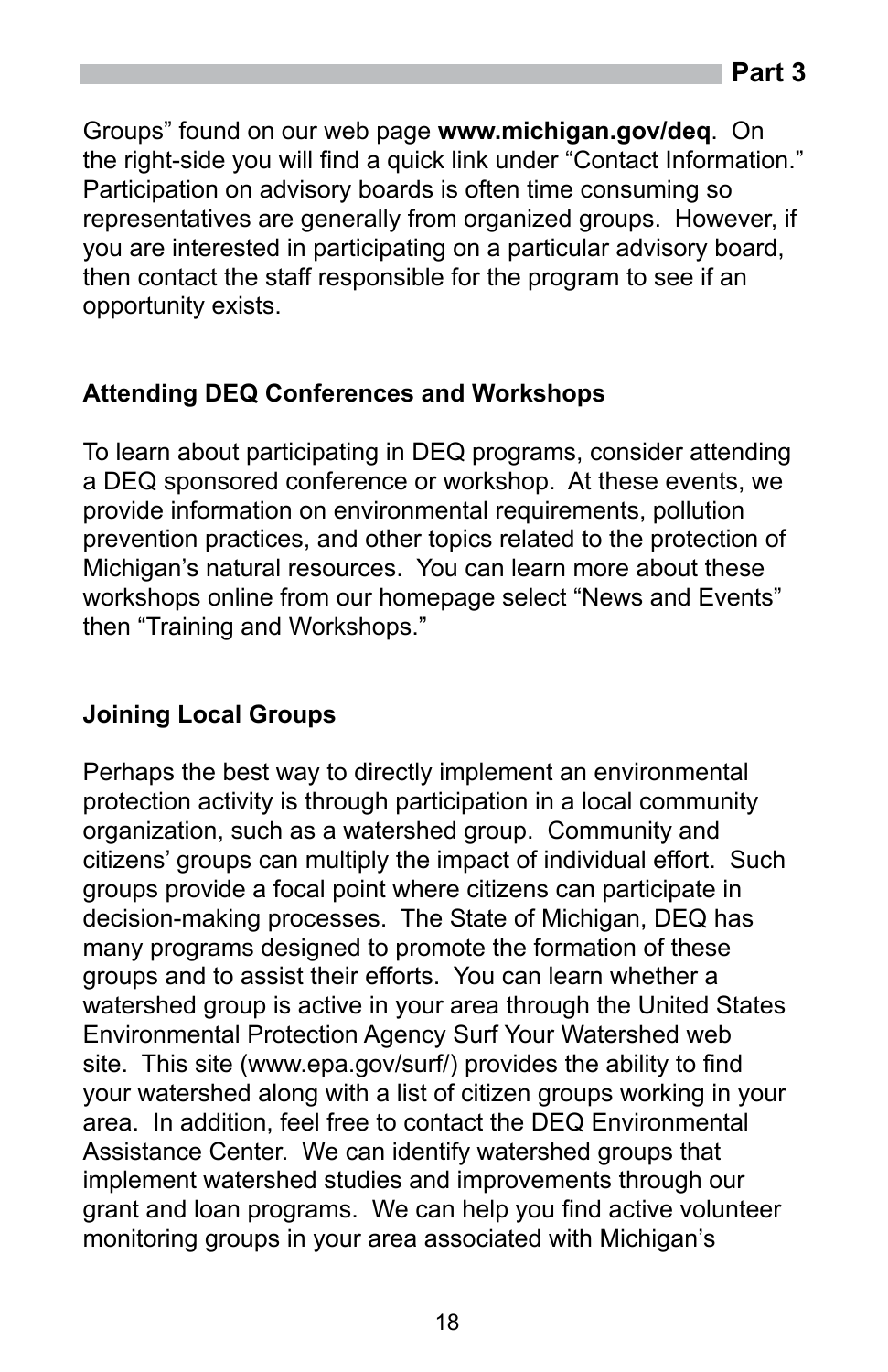Clean Water Corps. The Corps assists the DEQ in establishing a comprehensive statewide volunteer water quality monitoring network. We can also put you in touch with others that can help you locate other types of organizations that share your interests.

# **Closing**

Thank you once again for being an informed and involved citizen. We hope that this handbook is useful to you and that it helps identify information resources or activities that are valuable to you. We look forward to working with you to protect Michigan's beautiful resources.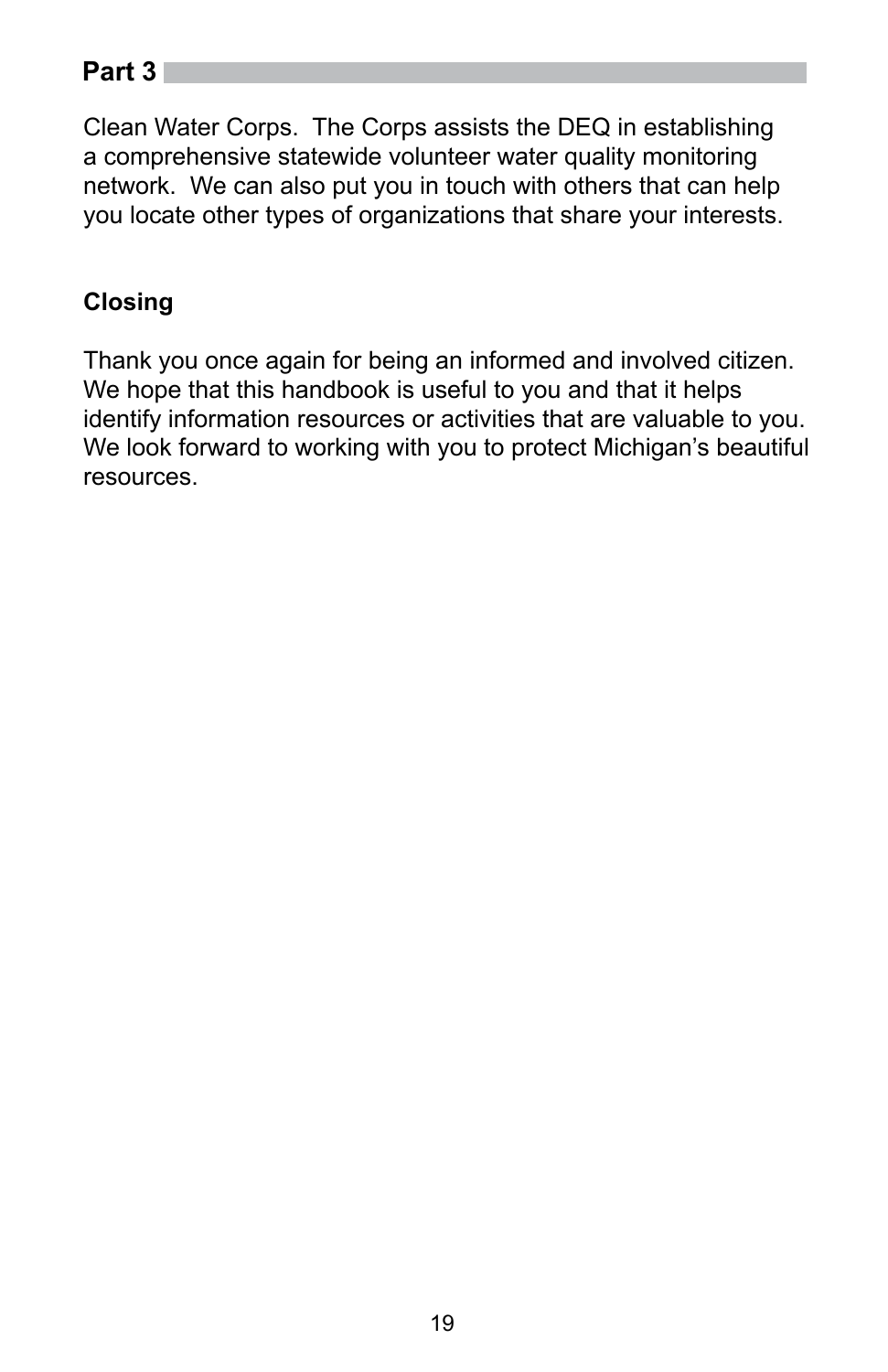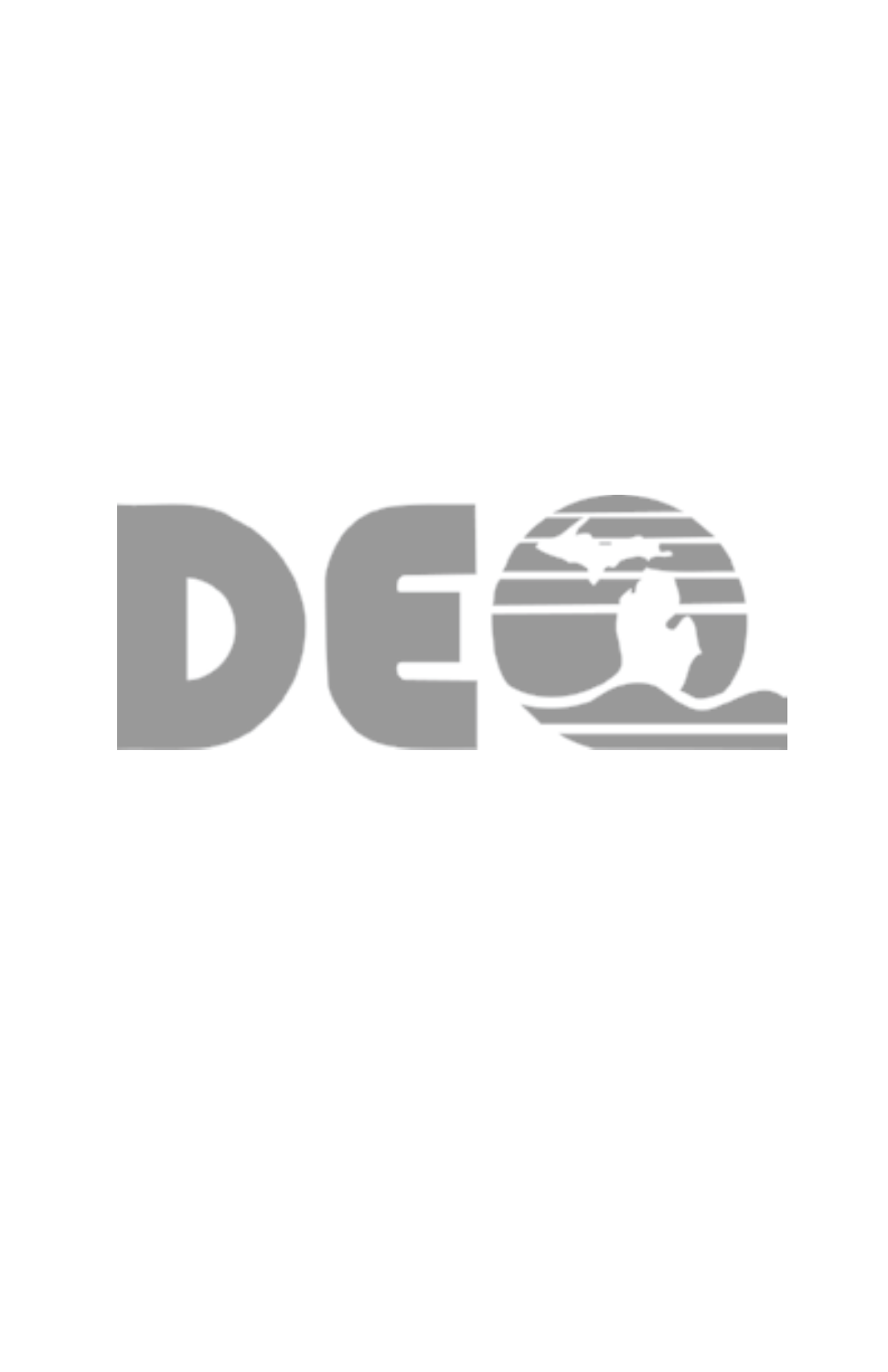The Michigan Department of Environmental Quality Office of Environmental Assistance 800-662-9278 P.O. Box 30457 Lansing, Michigan 48909-7957 *www.michigan.gov/deq*





The Michigan Department of Environmental Quality (DEQ) will not discriminate against any individual or group on the basis of race, sex, religion, age, national origin, color, marital status, disability, political beliefs, height, weight, genetic information or sexual orientation. Questions or concerns should be directed to the Quality of Life - Office of Human Resources, PO Box 30473, Lansing, MI 48909-7973.